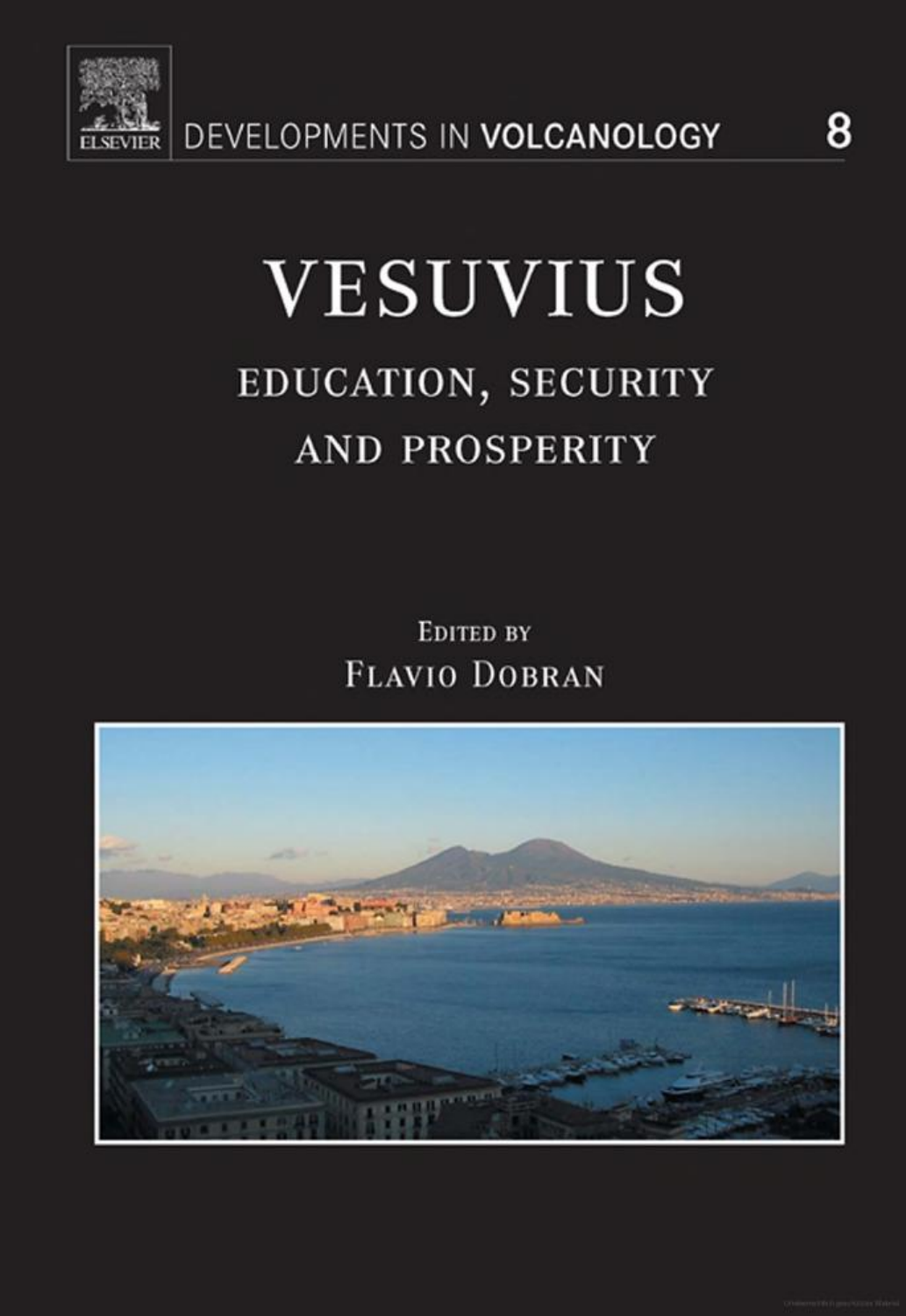Elsevier Radarweg 29, PO Box 211, 1000 AE Amsterdam, The Netherlands The Boulevard, Langford Lane, Kidlington, Oxford OX5 1GB, UK

First edition 2006

Copyright © 2006 Elsevier B.V. All rights reserved

No part of this publication may be reproduced, stored in a retrieval system or transmitted in any form or by any means electronic, mechanical, photocopying, recording or otherwise without the prior written permission of the publisher

Permissions may be sought directly from Elsevier's Science  $\&$  Technology Rights Department in Oxford, UK: phone ( + 44) (0) 1865 843830; fax ( + 44) (0) 1865 853333; email: permissions@elsevier.com. Alternatively you can submit your request online by visiting the Elsevier web site at http://elsevier.com/locate/permissions, and selecting *Obtaining permission to use Elsevier material* 

Notice

No responsibility is assumed by the publisher for any injury and/or damage to persons or property as a matter of products liability, negligence or otherwise, or from any use or operation of any methods, products, instructions or ideas contained in the ma terial herein. Because of rapid advances in the medical sciences, in particular, independent verification of diagnoses and drug dosages should be made

#### Library of Congress Cataloging-in- Publication Data

A catalog record for this book is available from the Library of Congress

#### British Library Cataloguing in Publication Data

A catalogue record for this book is available from the British Library

ISBN-13: 978-0-444-52104-0 ISBN-10: 0-444-52 104-6

For information on all Elsevier publications visit our website at books.elsevier.com

Printed and bound in The Netherlands

06 07 08 09 10 10 9 8 7 6 *5* 4 3 2 I

Working together to grow libraries in developing countries **www.d sevier.com I www.bookaid.org I www.sabre.org** 

**BOOK AID**<br>International **ELSEVIER** Sabre Foundation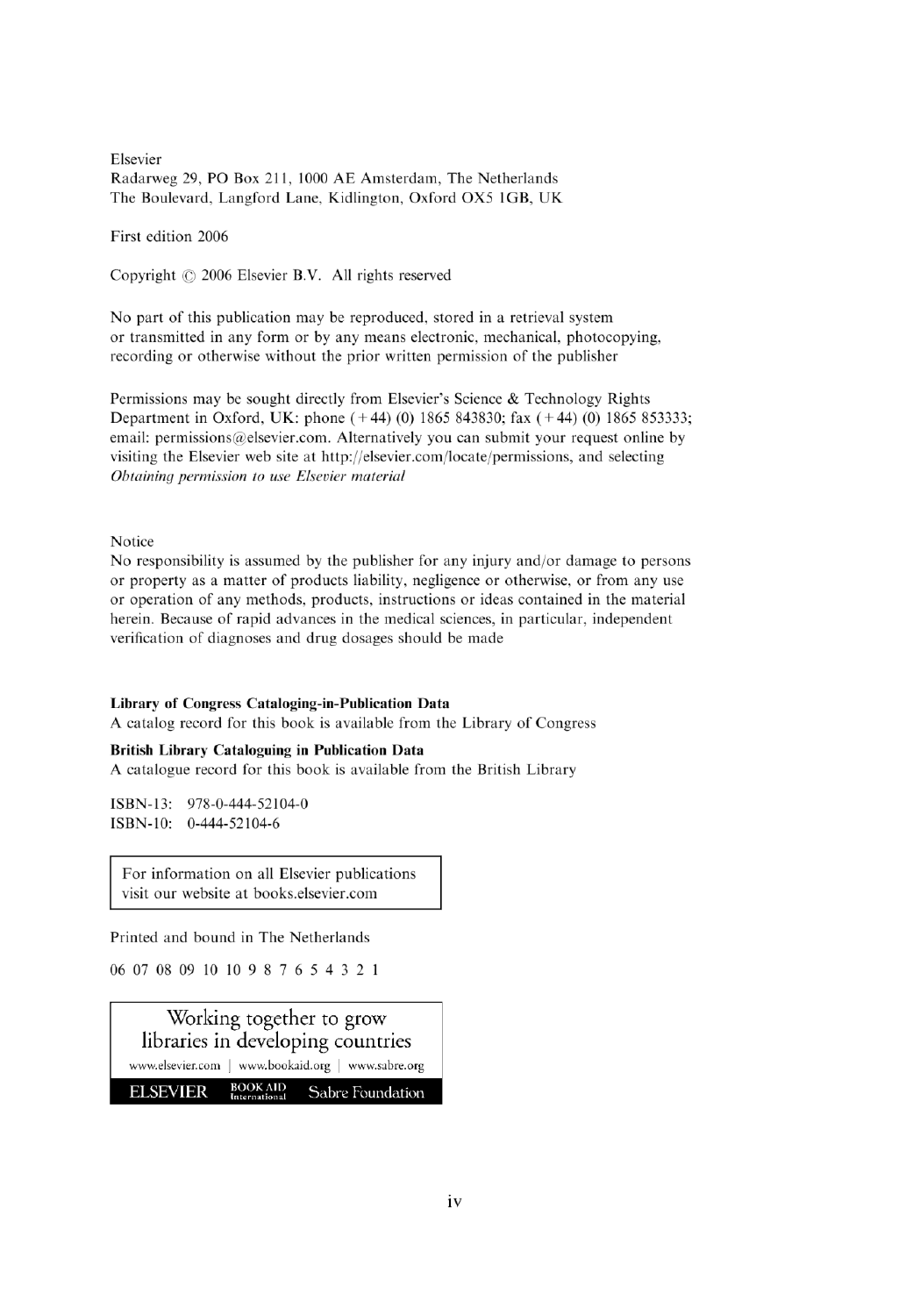## **CONTENTS**

| Preface                      | XV                       |
|------------------------------|--------------------------|
| Acknowledgments              | xxi                      |
| Introduzione a VESUVIUS 2000 | $\cdots$<br><b>XX111</b> |

*Colour Plate Section between page xxx and page 1* 

## **Chapter 1**

## **VESUVIUS 2000: Toward Security and Prosperity Under the Shadow of Vesuvius**

|           | F. Dobran   |                                                        |                |
|-----------|-------------|--------------------------------------------------------|----------------|
| Abstract  |             |                                                        | 3              |
| Riassunto |             |                                                        | $\overline{4}$ |
|           |             | 1.1. Hostages of Vesuvius                              | 6              |
|           |             | 1.2. The Vesuvius Area                                 | 8              |
|           |             | 1.3. Vesuvius Consciousness                            | 12             |
|           |             | 1.4. Security Culture Barriers                         | 14             |
|           |             | 1.5. Habits of Mind, Incommensurability, and Paradigms | 17             |
|           |             | 1.5.1. Habits of Mind                                  | 17             |
|           |             | 1.5.2. Incommensurability                              | 19             |
|           |             | 1.5.3. Paradigms                                       | 20             |
| 1.6.      |             | Risk, Risk Matrix, and Risk Communication              | 22             |
|           | 1.6.1. Risk |                                                        | 22             |
|           |             | 1.6.2. Risk Matrix                                     | 23             |
|           |             | 1.6.3. Risk Communication                              | 25             |
| 1.7.      |             | Future Habitat for Vesuvians                           | 26             |
|           |             | 1.7.1. The Choices                                     | 26             |
|           |             | 1.7.2. The Grand Challenge                             | 26             |
| 1.8.      |             | <b>VESUVIUS 2000</b>                                   | 28             |
|           |             | 1.8.1. Overview                                        | 28             |
|           |             | 1.8.2. Principal Objectives                            | 29             |
|           |             | 1.8.3. Physical Environment                            | 32             |
|           |             | 1.8.3.1. Global Volcanic Simulator                     | 32             |
|           |             | 1.8.3.2. Definition of Volcanic System                 | 33             |
|           |             | 1.8.3.3. Systems Integration                           | 34             |
|           | 1.8.4.      | Population                                             | 36             |
|           |             | Sociology<br>1.8.4.1.                                  | 36             |
|           |             | 1.8.4.2. Vulnerability                                 | 37             |
|           |             | 1.8.4.3. Economics                                     | 39             |
|           |             | 1.8.4.4. Education                                     | 40             |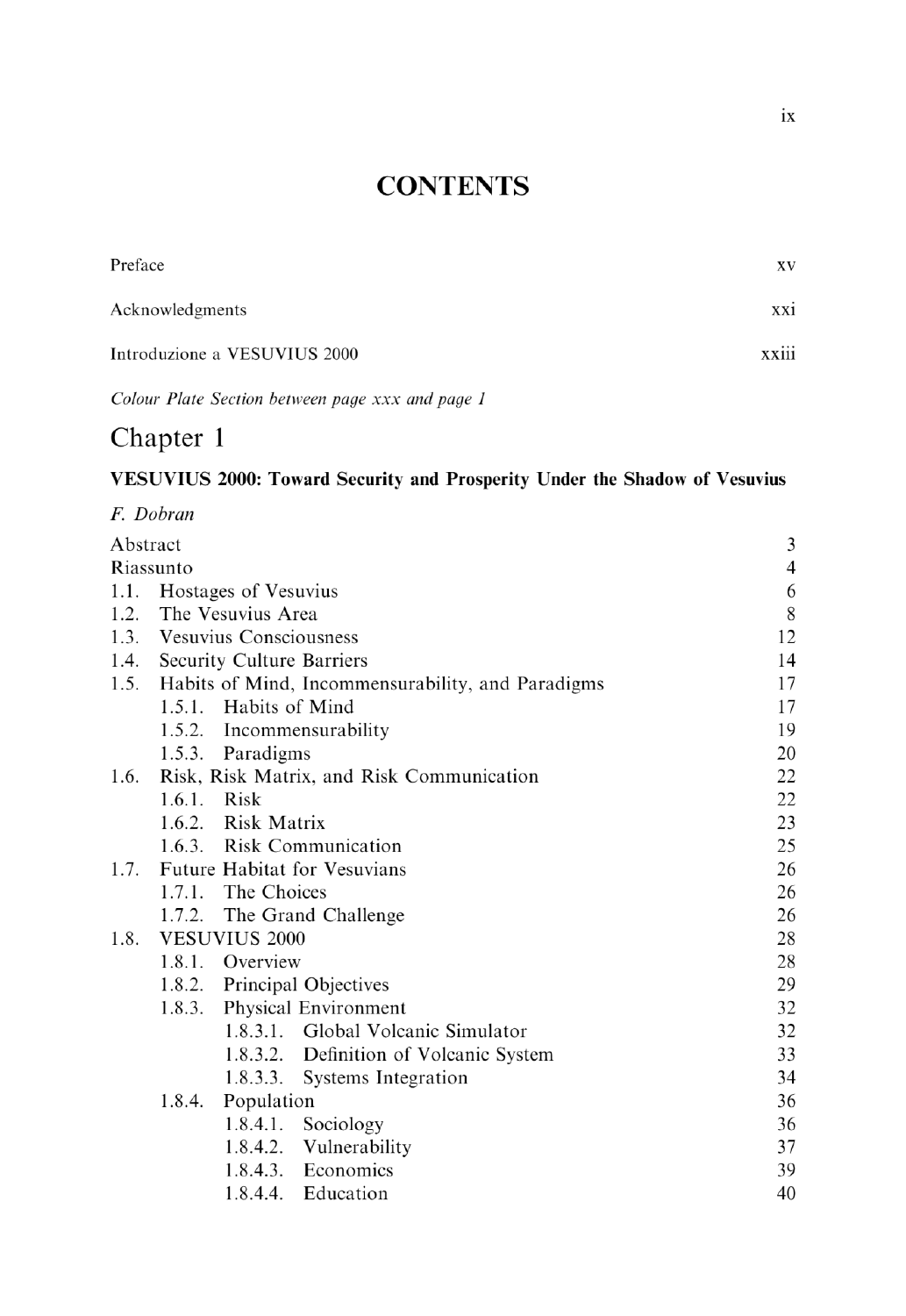|       |                 | 1.8.5. Territory |                                          | 40 |
|-------|-----------------|------------------|------------------------------------------|----|
|       |                 |                  | 1.8.5.1. Urban and Environmental Systems | 41 |
|       |                 |                  | 1.8.5.2. Civil Protection                | 42 |
|       |                 |                  | 1.8.5.3. Risk-Assessment Guidelines      | 42 |
|       | 1.9. Conclusion |                  |                                          | 42 |
| Notes |                 |                  |                                          | 43 |
|       | References      |                  |                                          | 64 |

## Chapter 2

#### Education: Cognitive Tools and Teaching Vesuvius *F Dobran*

Abstract 73 Riassunto 74 2.1. Introduction 27 2.2. Educational Ideas 81 2.2.1. Socialization 81 2.2.2. Platonic Education 83 2.2.3. Natural Education 83 2.2.4. Incompatibilities 84 2.3. Kinds of Understandings 85 2.3.1. The Beginnings 85 2.3.2. Mythic Understanding 86 2.3.3. Romantic Understanding 89 2.3.4. Philosophic Understanding 90 2.3.5. Ironic Understanding 95 2.4. Educational Methods 96 2.4.1. Old Methods 96 2.4.2. Progressivism 97 2.4.3. Vygotsky's Method 98 2.4.4. Primary School Education 99 2.4.5. Intermediate School Education 100 2.4.6. Secondary School Education 101 2.5. Teaching Vesuvius in Schools 102 2.5.1. Teaching Primary School Children 103 2.5.1.1. Methodology 103 2.5.1.2. Example 1: Heat 106 2.5. 1.3. Example 2: Scuola Materna IV Circolo and Scuola Materna L. Bertelli, Portici 107 2.5.2. Teaching Intermediate School Children 108 2.5.2.1. Methodology 108 2.5.2.2. Example 1: Pliny the Elder and the Eruption of Vesuvius in 79 A. D. 112 2.5.2.3. Example 2: Scuola Media Statale Orazio Comes, Portici 121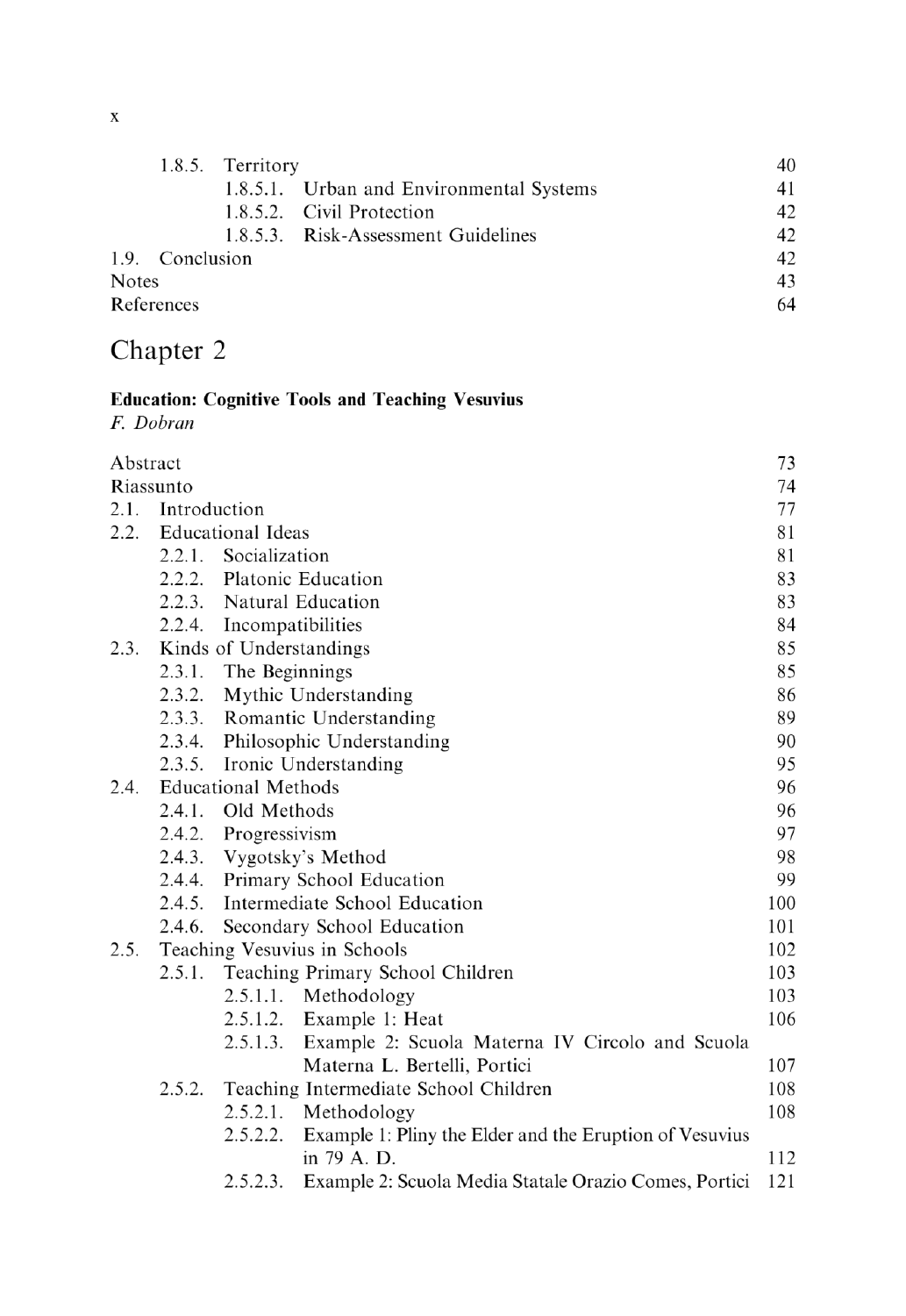|       |                 | 2.5.2.4.                   | Example 3: Istituto Comprensivo Statale Francesco              |     |
|-------|-----------------|----------------------------|----------------------------------------------------------------|-----|
|       |                 |                            | d'Assisi, Torre del Greco                                      | 124 |
|       |                 | 2.5.2.5.                   | Example 4: Scuola Media Statale Rocco                          |     |
|       |                 |                            | Scotellaro, Ercolano                                           | 127 |
|       |                 |                            | 2.5.3. Teaching Secondary School Children                      | 130 |
|       |                 |                            | 2.5.3.1. Methodology                                           | 130 |
|       |                 | 2.5.3.2.                   | Example: Istituto Tecnico Commerciale Luigi Sturzo,            |     |
|       |                 |                            | Castellammare di Stabia                                        | 134 |
| 2.6.  |                 | <b>Education of Adults</b> |                                                                | 141 |
|       |                 |                            | 2.6.1. Volcanic Risk Survey and GVES                           | 141 |
|       | 2.6.2.          |                            | MCE-GTV, Prometeo, Sportello Informativo sul Vesuvio           | 142 |
|       |                 |                            | 2.6.3. From Possible Cohabitation to Planned Participation     | 145 |
|       |                 |                            | 2.6.4. Technology Education                                    | 147 |
|       |                 | 2.6.4.1.                   | Technology                                                     | 147 |
|       |                 |                            | 2.6.4.2. Technological Literacy                                | 148 |
|       |                 |                            | 2.6.4.3. Educating for VESUVIUS 2000                           | 150 |
|       | 2.7. Conclusion |                            |                                                                | 151 |
| Notes |                 |                            |                                                                | 153 |
|       | References      |                            |                                                                | 186 |
|       |                 |                            | Appendix: My journey  to Vesuvius (Il mio viaggio  al Vesuvio) | 190 |

# **Chapter 3**

#### **Social and Economic Reality of Vesuvius Area**

*V. Di Donna* 

| Abstract                                                             | 219 |  |
|----------------------------------------------------------------------|-----|--|
| Riassunto                                                            | 219 |  |
| Introduction<br>3.1.                                                 | 220 |  |
| Geographic and Demographic Aspects of the Area<br>3.2.               | 220 |  |
| Education and Economic Reality of Population<br>3.3.                 | 226 |  |
| Discussion<br>3.4.                                                   | 228 |  |
| 3.5. Conclusion                                                      | 232 |  |
| <b>Notes</b>                                                         | 232 |  |
| References                                                           | 233 |  |
| Appendix: La Realtà Sociale ed Economica dell'Area Vesuviana         | 234 |  |
| Introduzione<br>1.                                                   | 234 |  |
| 2. L'Area Geografica e Aspetti Demografici                           | 234 |  |
| Il Grado di Istruzione e la Realtà Economica della Popolazione<br>3. | 240 |  |
| Discussione<br>4.                                                    | 242 |  |
| Conclusione<br>5.                                                    | 245 |  |
| Note                                                                 | 246 |  |
| Riferimenti                                                          |     |  |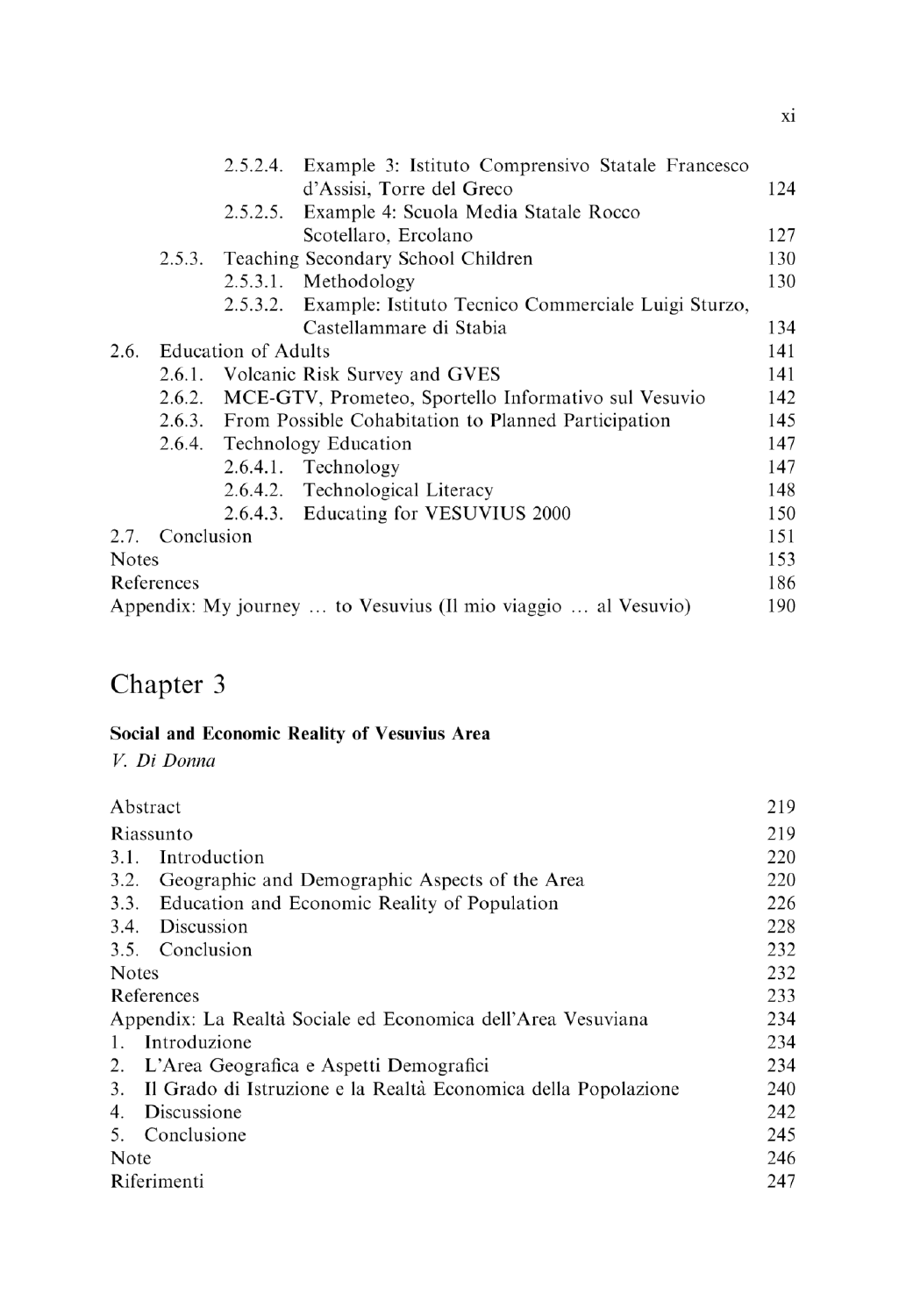## **Chapter 4**

#### **Geophysical Precursors at Vesuvius from Historical and Archeological Sources**  *A. Marturano*

| Abstract |                                               | 249 |
|----------|-----------------------------------------------|-----|
|          | Riassunto                                     | 250 |
|          | 4.1. Introduction                             | 250 |
|          | 4.2. Precursors of Major Historical Eruptions | 252 |
|          | 4.2.1. Precursors of 79 A.D. Eruption         | 252 |
|          | 4.2.2. Precursors of 1631 Eruption            | 255 |
|          | 4.3. Earthquake of 9 October 1999             | 257 |
|          | 4.4. Conclusion                               | 260 |
|          | References                                    | 260 |

## **Chapter 5**

#### **Ballistics Shower During Plinian Scenario at Vesuvius**

*V. De Novel/is and* G. *Luongo* 

| Abstract                            | 265 |
|-------------------------------------|-----|
| Riassunto                           | 265 |
| 5.1. Introduction                   | 266 |
| 5.2.<br><b>Ballistics</b>           | 267 |
| 5.3. Physical Properties of Samples | 270 |
| 5.4. Discussion                     | 276 |
| 5.5. Conclusion                     | 281 |
| References                          | 282 |

## **Chapter 6**

#### **Shear-Wave Velocity Models and Seismic Sources in Campanian Volcanic Areas: Vesuvius and Phlegraean Fields**

*M. Guidarelli, A. Zille, A. Sarao, M. Natale,* C. *Nunziata and G.F. Panza* 

| Abstract  |                                                            | 287 |  |
|-----------|------------------------------------------------------------|-----|--|
| Riassunto |                                                            | 288 |  |
|           | 6.1. Introduction                                          | 288 |  |
|           | 6.2. Shear-Wave Velocity Models                            |     |  |
|           | 6.3. Seismic Source Studies in the Campanian Volcanic Area | 296 |  |
|           | 6.3.1. Moment Tensor Waveform Inversion                    | 296 |  |
|           | 6.3.2. Vesuvius' Intense Seismicity Episode (1999–2000)    | 297 |  |

XII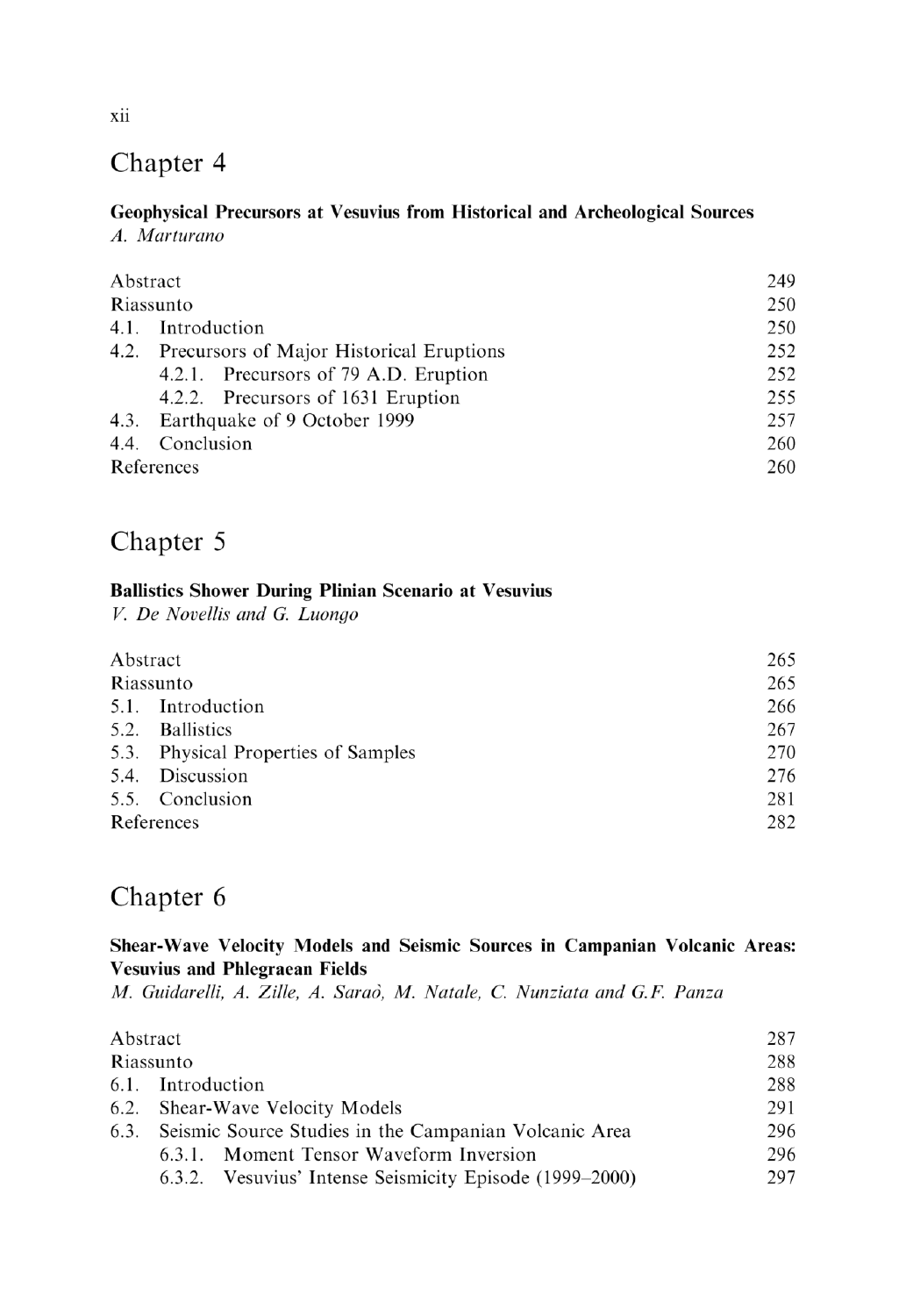|                 | 6.3.3. Comparison of Seismic Sources at Vesuvius and Phlegraean |     |
|-----------------|-----------------------------------------------------------------|-----|
|                 | Fields                                                          | 303 |
| 6.4. Conclusion |                                                                 | 306 |
| References      |                                                                 | 306 |
|                 |                                                                 |     |

XIII

## **Chapter 7**

### **Global Volcanic Simulation: Physical Modeling, Numerics, and Computer Implementation**

*F Dobran and* J.l. *Ramos* 

| Abstract |                 |                                                        | 311 |
|----------|-----------------|--------------------------------------------------------|-----|
|          | Riassunto       |                                                        | 312 |
| 7.1.     | Introduction    |                                                        |     |
| 7.2.     |                 | Physical modeling                                      | 317 |
|          |                 | 7.2.1. Products of Volcanic Eruptions                  | 317 |
|          | 7.2.2.          | Plume Turbulence                                       | 320 |
|          | 7.2.3.          | Particulate Distributions                              | 322 |
|          | 7.2.4.          | Eulerian Form of Material Transport Laws               | 325 |
|          | 7.2.5.          | Multiphase–Multicomponent Flows                        | 332 |
|          |                 | 7.2.6. Coarse–Particle Kinetic Equations               | 333 |
|          | 7.2.7.          | Additional Modeling Considerations                     | 334 |
| 7.3.     | <b>Numerics</b> |                                                        | 336 |
|          | 7.3.1.          | Domain Decomposition at the Physical Level             | 337 |
|          |                 | 7.3.1.1.<br>Multiblock Strategy                        | 339 |
|          |                 | 7.3.1.2. Cartesian Methods                             | 342 |
|          |                 | 7.3.1.3. Mesh Near the Ground                          | 343 |
|          | 7.3.2.          | Finite Volume Discretization of the Eulerian Equations | 347 |
|          | 7.3.3.          | Discretization of the Lagrangian Equations             | 349 |
|          | 7.3.4.          | Verification                                           | 350 |
| 7.4.     |                 | Computer Implementation                                | 353 |
|          | 7.4.1.          | Parallel Krylov Subspace Methods                       | 354 |
|          | 7.4.2.          | Ordering of Algebraic Equations                        | 359 |
|          | 7.4.3.          | Matrix-Vector Products                                 | 359 |
|          | 7.4.4.          | Programming Paradigms                                  | 360 |
|          | 7.4.5.          | <b>Computer Architectures</b>                          | 361 |
| 7.5.     | Conclusion      |                                                        | 362 |
|          | References      |                                                        | 364 |
|          | Contributors    |                                                        | 373 |
| Index    |                 |                                                        | 375 |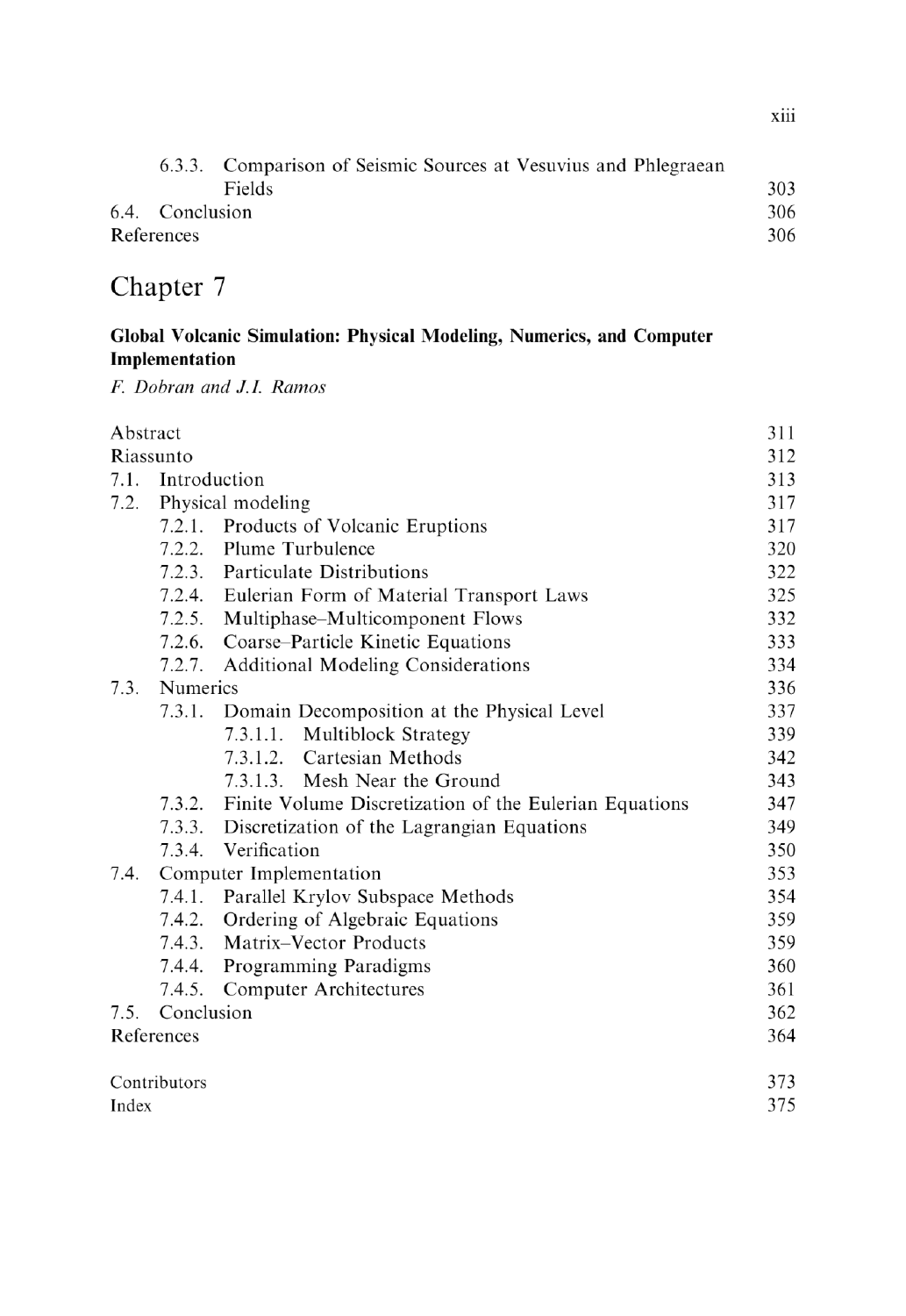## **PREFACE**

Vesuvius is today surrounded by a densely populated area. Within a radius of 10 km of the crater live about one million people and within this distance and 50 km live another two million people, with the city of Naples being situated between Vesuvius on the east and the Phlegraean Fields on the west. In the last 20 000 years, this volcano has produced many plinian and smaller scale eruptions, and is most famous for its eruption in 79 A.D. when it buried the Greco-Roman towns of Pompeii and Herculaneum. Its 1631 subplinian eruption was even more devastating for the surrounding territory and for the first time made an important imprint on the Europeans during the Age of Reason or Enlightenment in the seventeenth and eighteenth centuries. Following this eruption, Vesuvius remained active until 1944 with its many strombolian and lava flow eruptions. Since 1944, the presence of smoke has disappeared and the surrounding territory began to be veiled in asphalt and concrete, with the smoke remaining a postcard memory and the eruptions a distant foreboding.

Vesuvius sleeps today and only some faint fumaroles within the crater and lowlevel seismic activity below its cone suggest that this mountain of fire is preparing for another of its colossal eruptions that could affect hundreds of thousands, if not millions, of people. Computer simulations predict that there is a high probability of a subplinian or plinian eruption occurring in the twenty-first century. For five centuries or more before the eruptions of "79 A.D. and 1631, the volcano remained quiescent and the people became complacent as the memory of past eruptions was gradually forgotten. A similar situation can occur again. Indeed, according to *Osservatorio Vesuviano* in Naples and its parent institution *Istituto Nazionale di Geofisica e Vulcanologia* in Rome 'Tutto è sotto controllo' ('everything is under control'), thanks, so they claim, to the instruments that monitor the volcano and an evacuation plan that will allow everybody to escape on time during an emergency. This is, of course, an illusion due to the difficulty of separating tectonic from volcanic events, rapid rise of magma when the premonitory signals become clear that the volcano is erupting, and gross unreliability of the evacuation plan which to date has produced little peace of mind to many Vesuvians and no social and cultural progress that would emancipate hundreds of thousands of people from their difficult predicament. Meanwhile, the population around the volcano is becoming more complacent and many are convinced that Vesuvius will not erupt again. While it would be erroneous to promote a policy of eminent danger when this danger does not exist, it is equally erroneous to promote a policy of inaction, especially since we know that it is only a matter of time before Vesuvius wakes up.

A decade ago an interdisciplinary project called VESUVIUS 2000 was proposed for the Vesuvius area. Unlike evacuation plans which tend to manage emergencies, this initiative aims at preparing the territory around Vesuvius to confront volcanic emergencies with minimum socio-economic and cultural consequences. What Vesuvians need is not so much a plan that tells them where to run in the event of an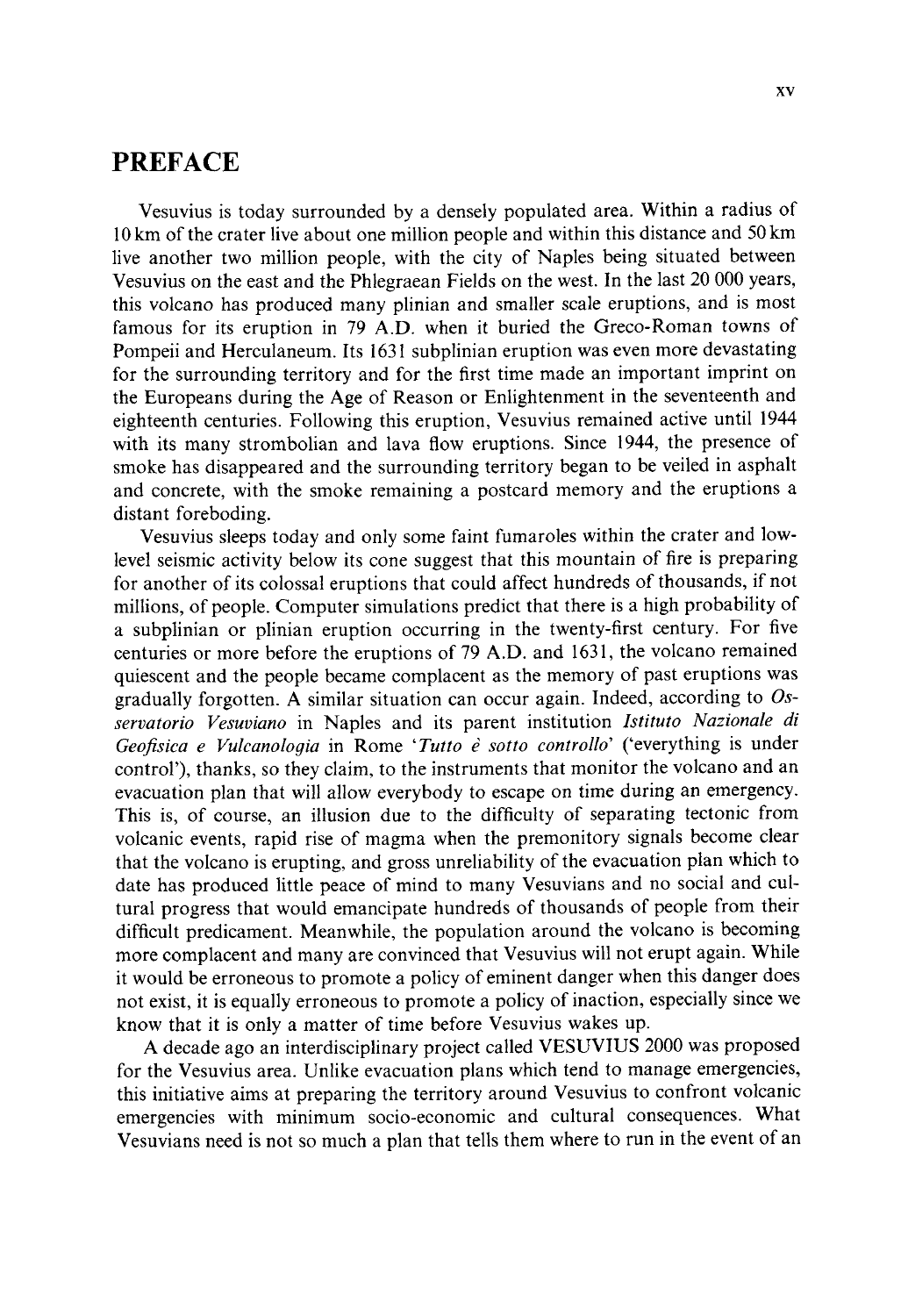eruption, but the creation of an environment that offers security from future eruptions. VESUVIUS 2000 aims at achieving this objective while, at the same time, reducing the current state of social decay that is associated with limited economic opportunities. The danger from the volcano can be taken to advantage for producing a whole new secure and prosperous habitat for the people surrounding Vesuvius. The current evacuation plan has produced an unprecedented damage to the Vesuvius area, and, as long as it is being used as an instrument that only benefits special groups, there will be no prosperity for Vesuvians and these people will have to depend on their St. San Gennaro for protection. Since 1995, many Vesuvians have been educated on different risk management plans for the territory, but neither Italy nor the European Union has taken the Vesuvius problem seriously. Since Vesuvius is 'under control' why bother to produce a safer and more prosperous habitat for Vesuvians?

A forum on VESUVIUS 2000, held on 2 and 3 September 2004 in Villa Campolieto in Ercolano, near the ruins of Herculaneum, provided an impetus to complete this book. The forum was attended by over one hundred local and foreign scientists, educators, students, and some authorities and lay people from the Vesuvius area. Its principal organizers, besides myself and members of my organization GVES, were Giuseppe Luongo, Giuliano Panza, and Bernadette de Vanssay from the Universities of Naples, Trieste, and Paris V, respectively. The first day of the forum involved technical sessions and the second one excursions to the ruins of Pompeii and Villa Augustus on the opposite side of the Monte Somma relief. The presentations at the forum were multidisciplinary and dealt with the structure of the volcanic system, modeling of eruption processes, education, socio-economic conditions, and civil protection. The excursions to Pompeii and Villa Augustus clearly demonstrated our fragility and weakness when confronting nature and our complacency with danger.

This book should be useful to professionals and nonprofessionals alike, and, especially, to the populations of the Vesuvius area and other places around the world that face similar problems. It should also prove useful to those who want to familiarize themselves with the geographical, social, and cultural settings of the area, as well as to those who wish to know about the current understanding of the substructure of the volcanic system, the objectives of global volcanic simulation, and difficulties involved in managing risk in densely populated areas. The book should also be useful to educators, who teach primary, intermediate, and secondary school children and students about their environment, and volcanoes in particular.

Because of the multidisciplinary issues considered here, students, professionals, lay public, and civil protection managers should find in this volume sufficient information for further study, elaboration of topics, or adaption to their particular situations. The objectives of VESUVIUS 2000 need to be diffused to an audience beyond the Vesuvius area, for critical evaluation and comparison with analogous initiatives. We cannot embark on a serious path of risk mitigation in a densely populated area unless we fully understand the history, culture, and socio-economic conditions of the area and are willing to scrutinize every detail of our intended actions and fully expose our projects to constructive criticism. A mitigation and risk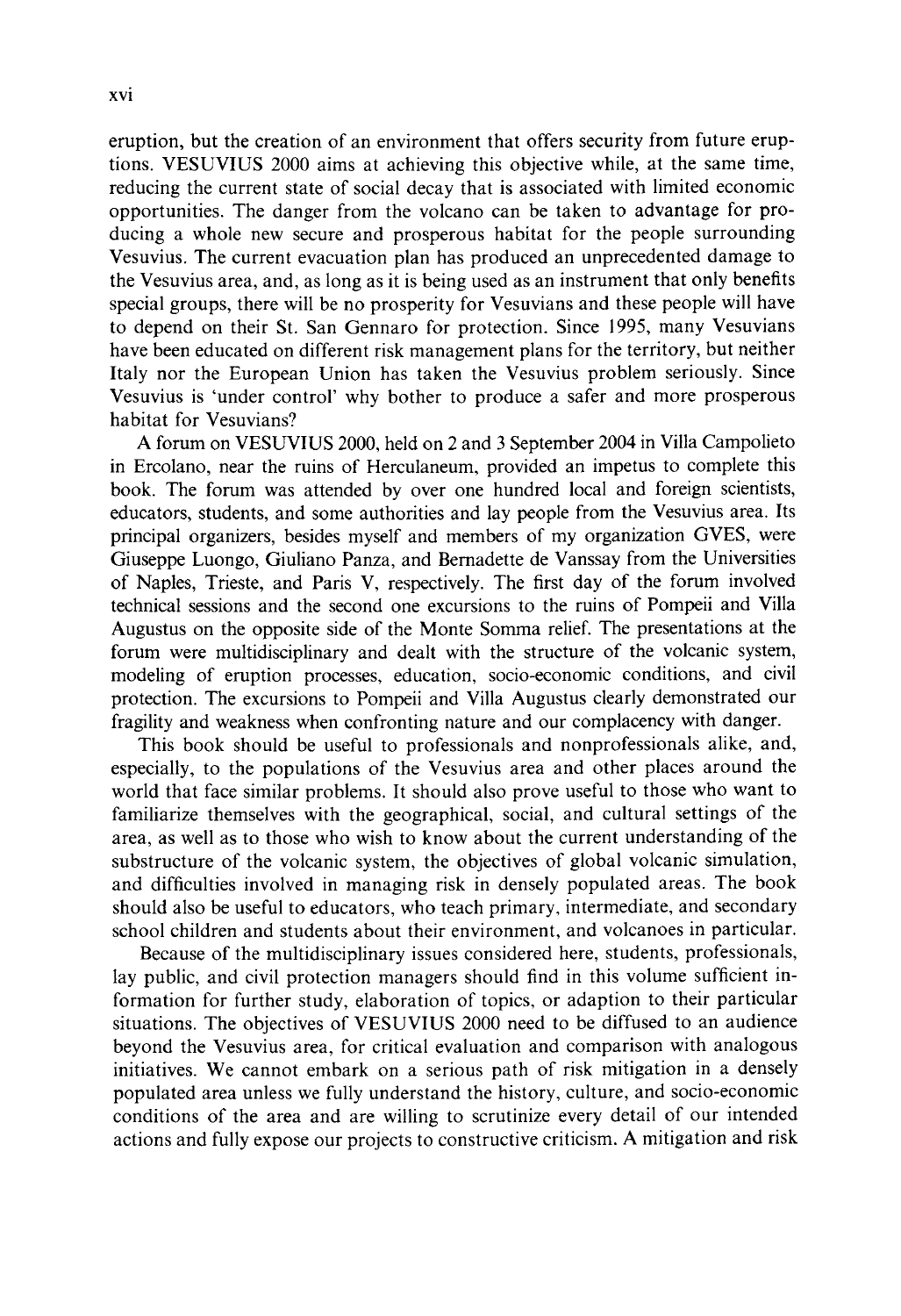management plan which is hidden from the public, and its architects refuse to discuss it publicly and away from professional audience, does not serve any useful purpose, especially for those living in the close proximity of Vesuvius.

The book is divided into seven chapters, with each chapter providing a summary in both English and Italian. Following this preface, the book provides an extended summary of VESUVIUS 2000 in Italian. The Appendix of Chapter 2 is in Italian and provides a global perspective of the territory as seen by a group of intermediate students of the Vesuvius area. The Appendix of Chapter 3 is the Italian version of this chapter. The color versions of black and white figures of in Chapter 2 are collected at the end of the book, and the extensive Notes in Chapters 1 and 2 elaborate on the historical, cultural, and scientific aspects of the area and beyond.

Chapter 1 presents the difficulties associated with the management of volcanic risk in the Vesuvius area and the principal objectives of VESUVIUS 2000 which aim at transforming the area into a secure and prosperous region. The topics in this chapter deal with Vesuvius consciousness, security culture barriers, habits of mind that prevent the Vesuvians from judging different risk reduction strategies, the grand challenge associated with the protection of people and territory from the volcano, and VESUVIUS 2000 objectives and methodologies. VESUVIUS 2000 is divided into three interrelated topics: Physical environment, which deals with the development of Global Volcanic Simulator and its use for assessing the effects of different eruption scenarios; population, which addresses the social, economic, and educational issues of the people; and territory, which deals with the area infrastructures, urban planning, and civil protection.

Education of children and adults so that they become Vesuvius-conscious citizens is discussed in Chapter 2. Different age groups of students imagine things differently, and it is the aim of education to take advantage of those tools which produce the greatest developments in children. This chapter thus addresses the cognitive tools available to us and how these tools can be used to educate the primary, intermediate, and secondary school children about Vesuvius. We, therefore, discuss educational ideas, kinds of understanding, educational methods, and teaching methodologies. Educating adults about Vesuvius is also important, especially in decreasing their technological illiteracy, because this is preventing many from seeing how the modern technology can liberate them from their difficult predicament. As examples, we discuss several educational efforts in the Vesuvius area, including those from schools, nonprofit and professional organizations, lay public, and others.

The social and economic reality of the Vesuvius area is addressed in Chapter 3. Eighteen communities of more than 500 000 people border the crater of the volcano and, during the last decade, some 30 000 people have left the area for better opportunities and lower risk elsewhere. The educational level of most people living near the volcano is low and, officially, only one-fifth of the population works. Their main economic activities are services, scattered agriculture, and some manufacturing. This kind of environment breeds crime and offers few bright prospects for future generations.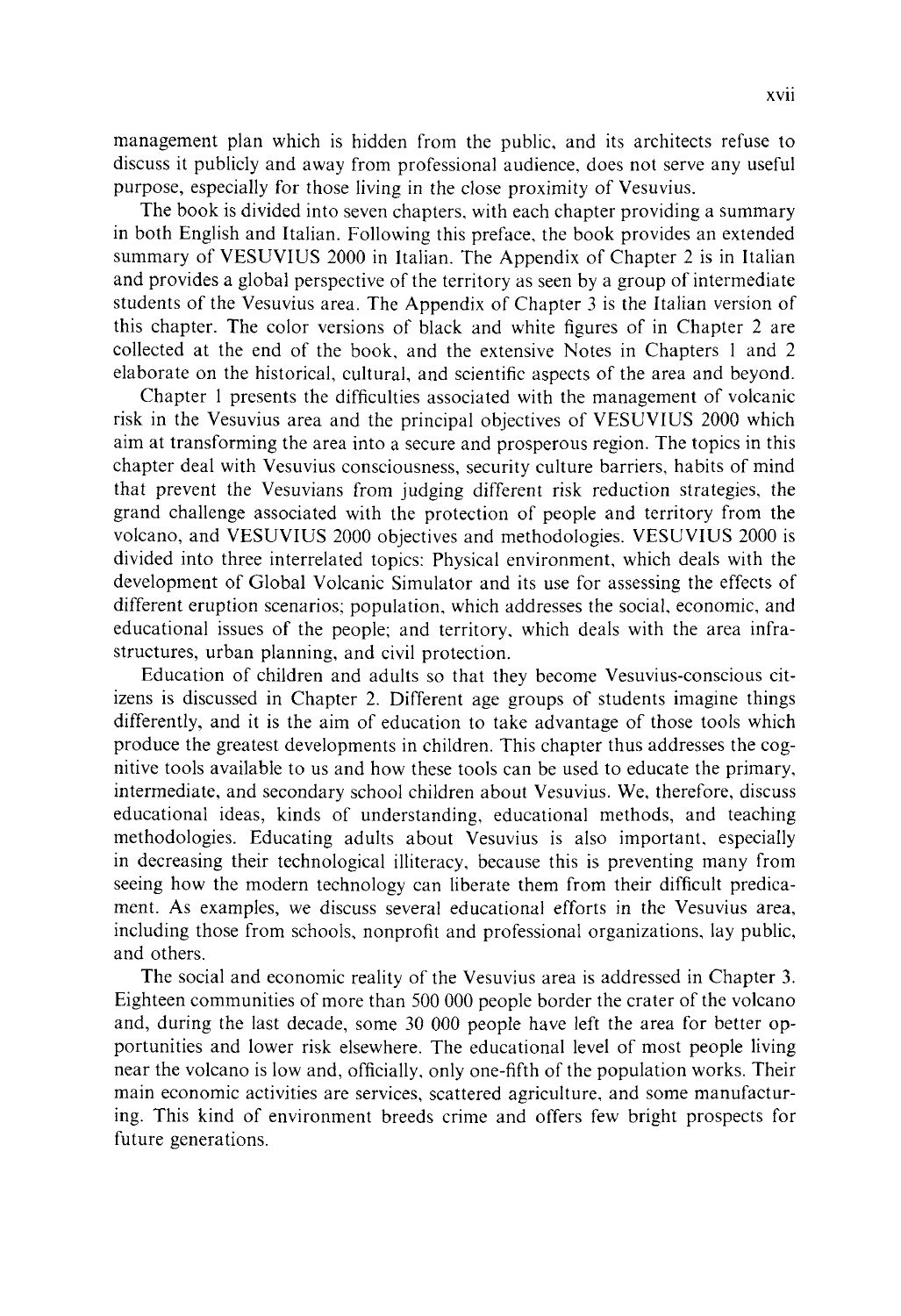Chapter 4 presents geophysical precursors of Vesuvius from historical and archeological sources. The eruption of Vesuvius in 79 A.D. was preceded by a large magnitude earthquake in 62 A.D. that caused an extensive damage. This and several other events thereafter suggest that the towns surrounding the volcano experienced significant problems before this famous eruption. The eruption of 1631 was also preceded by seismic activity for several hours, and perhaps for a longer time. The last significant earthquake occurred in 1999 and the recent seismicity has been maintained below the magnitude 4 on the Richter scale.

The characteristics of ballistic debris emitted from Vesuvius during the eruption of 79 A.D. are discussed in Chapter 5. This debris, with block sizes of up to 1 m, is common in the deposits of this eruption and reached distances in excess of 10 km from the crater. Modeling of the ballistic shower is, however, in its infancy and not reliable enough to be used today as a tool for the hazard assessment associated with this kind of material being ejected from the volcano.

Our current understanding of the substructure of Vesuvius and that of the nearby Phlegraean Fields is presented in Chapter 6. This understanding comes from the natural seismicity of the volcano and seismic tomography experiments that have been conducted in the 1990s. At that time, I was one of the promoters of such experiments for collecting data that could be used for the validation of Global Volcanic Simulator. Since then, many such studies have been made and their results suggest that both the Vesuvian and Phlegraean areas have low seismic wave velocity layers at a depth of about 10 km and that, therefore, there is no evidence of magma in the superficial regions of the volcano. According to these works, the volcanic conduit is currently sealed and magma resides in a diffused crustal magma reservoir which is fed by a regional one within the uppermost mantle.

Global Volcanic Simulator is the key tool for both ascertaining the effects of different eruption scenarios on the territory surrounding the volcano and producing a new habitat for Vesuvians where they can live safely from future eruptions. In Chapter 7, we discuss physical modeling, numerical, and computer implementation issues related to the development of such a simulator. We have already developed several useful models for simulating magma chamber dynamics and magma ascent in volcanic conduits, and are currently developing a nonequilibrium multiphase and multicomponent atmospheric dispersion model and its associated computer code. This model accounts for two-way turbulence coupling between the gaseous and particulate phases, condensation and evaporation of volatiles, aggregation and fragmentation of pyroclasts, and chemical reactions among the components of different phases. Our objective is to resolve the effects of pyroclastic flows on small and large structures located on the territory surrounding the volcano, determine the fallout characteristics of tephra and ballistic blocks, and ascertain the consequences of plinian plumes transporting the volcanic debris high into the stratosphere during and after an eruption. A practical global simulator must be able to simulate different eruption scenarios and determine their effects on the people and infrastructures, with and without engineering measures aimed at protecting the area surrounding the volcano.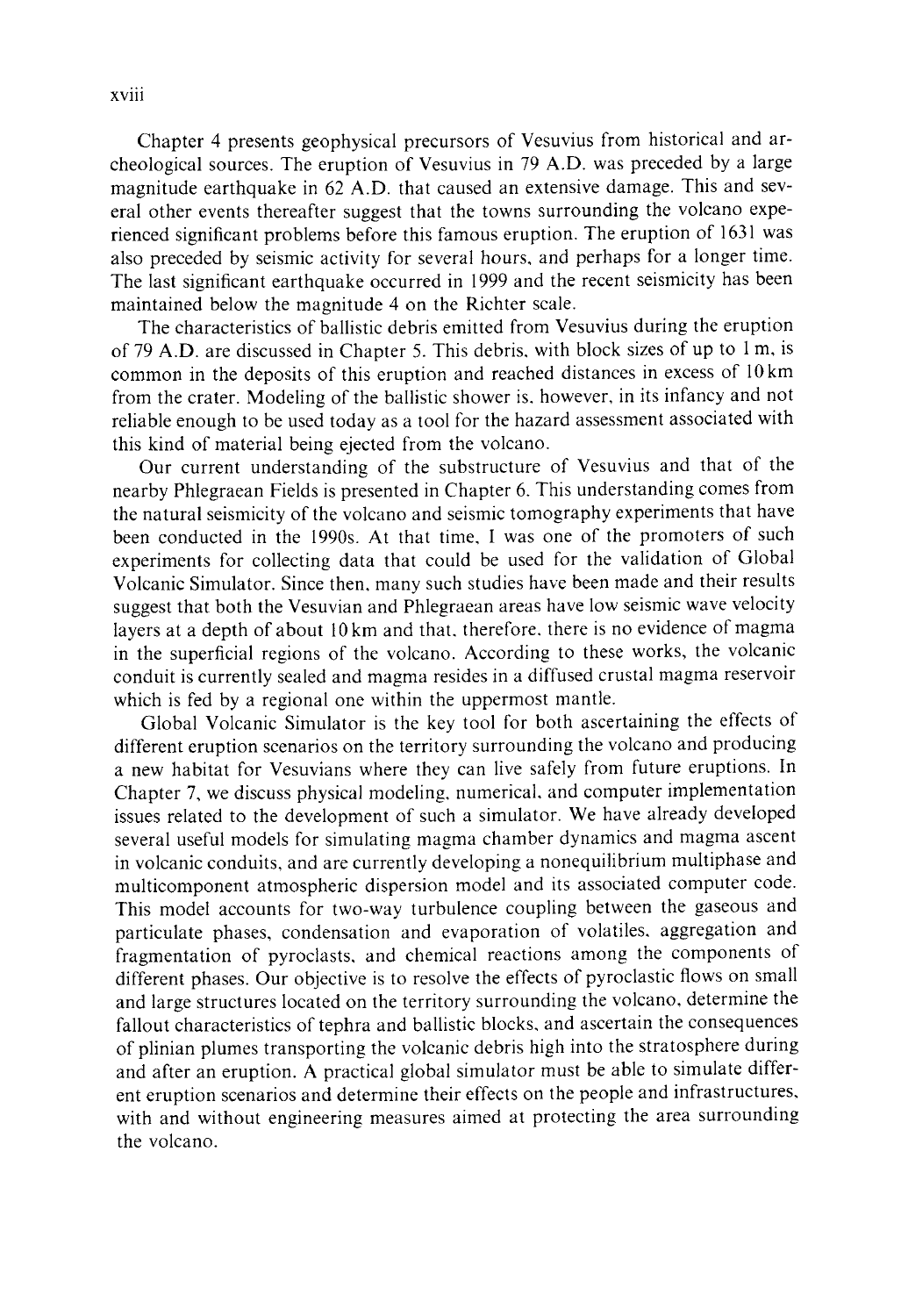During the last decade, we have only made a modest progress in achieving the objectives of VESUVIUS 2000, because of a politicized evacuation plan that distances independent initiatives and stifles collaboration on this volcano. We have made, however, a significant effort in promoting education and collaboration, and managed to involve many schoolteachers and their students on different topics associated with Vesuvius. Regretfully, the people's representatives in Italy are using the flawed evacuation plan as an instrument for discharging their own responsibility, while the institutions of higher learning and research centers are not sufficiently responsive to help design a safe and prosperous habitat for Vesuvians. We need to get rid of negative habits of mind and force ourselves beyond our personal interests and traditions, and thus attempt to construct a higher level of civilization. VESUVIUS 2000 proposes a technologically-grounded approach to territorial risk management which is dramatically different from other plans. As a consequence, it needs time to bear fruit to the people whose ancestors are the founders of Western Civilization.

Flavio Dobran January 2006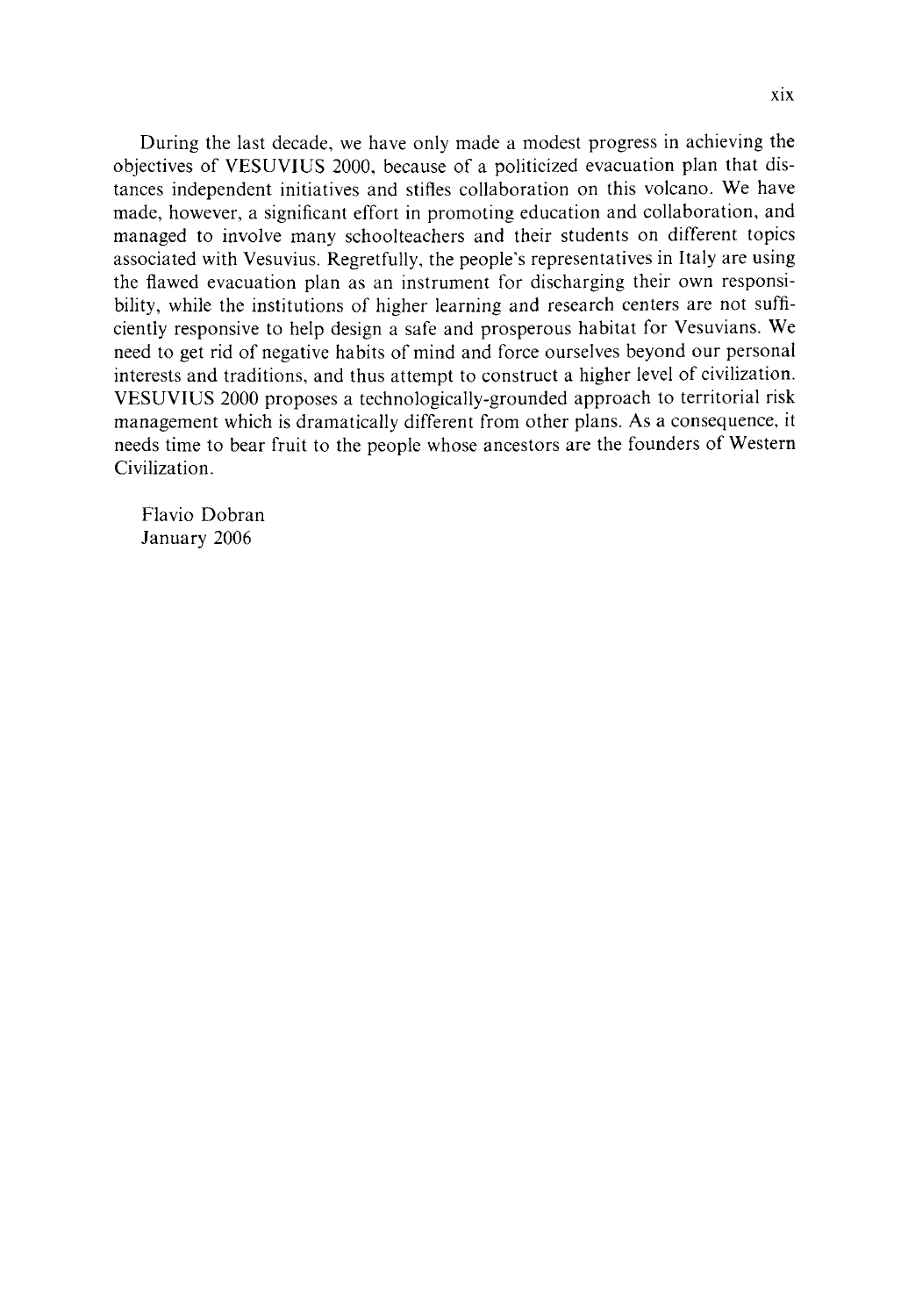## **ACKNOWLEDGMENTS**

Many individuals helped to make this book possible. I especially value the support from ordinary people and schoolteachers of the Vesuvius area, because many of them have shown more pragmatism than many of the so-called experts when it comes to managing volcanic risk. For many years, I have enjoyed working on the territory with Giuseppe Luongo. He has been an important supporter of interdisciplinary collaboration and has helped with many seminars. Giuliano F. Panza has also provided a crucial help in this endeavor and measures up to the highest standards of Italian academicians.

The development of a volcanic simulator requires vision, extraordinary experience, and dedication, and I am fortunate to have Juan I. Ramos working with me on this project. My associates of the Vesuvius area, Ida Mascolo, Gelsomina Sorrentino, Tullio Pucci, Annamaria Imperatrice, Arturo Montrone, Anna Ibello, Antonio Longobardi, and Gennaro di Donna, best understand its environment and its people. Without them, it would have been difficult to work on the territory. This book is dedicated to them and others like them who are making a truly civil progress in the Vesuvius area.

I am grateful to Giuliano F. Panza, Lionel Wilson, Mariano Garcia Fernandez, Juan I. Ramos, Giuseppe Luongo, Elena Cubelis, Luis F. Romero Gómez, and Mariangela Guidarelli for reviewing some of the technical material of the book. The objectives of VESUVIUS 2000 in Chapter 1 were scrutinized by lay public, schoolteachers and students, and professionals through more than 150 seminars given in the Vesuvius area since 1994. My associates reviewed some parts of Chapter 2 on education. Antonio Vallario is acknowledged for supporting the work presented in Chapter 3. The Laboratory of Seismology of *Osservatorio Vesuviano* and particularly E. Del Pezzo and P. Ricciolino are acknowledged for providing the waveforms of Vesuvian and Phlegraean Fields seismicities for the analysis presented in Chapter 6. Luis F. Romero Gómes is thanked for his contribution on computer implementation in Chapter 7.

During the preparation of the book I benefited from the help received from Ida Mascolo, Gennaro di Donna and Annamaria Imperatrice. For permissions to publish school works, I am grateful to *Istituto Tecnico Commerciale Luigi Sturzo* of Castellammare di Stabia, *Squola Media Statale Rocco Scotellaro* of Ercolano, *Scuola Media Statale Orazio Comes* of Portici, *Istituto Comprensivo Statale Franscesco d'Assisi* of Torre del Greco, and *Scuola Materna IV Circolo* of Portici. Additional material on education was provided by Tullio Pucci, Arturo Montrone, Francesco Langella, Gennaro Di Donna, Annamaria Scorza, Annamaria Imperatrice, Gianfranco Gambardella, Elvira Maddaluno, Giuseppe Sbarra, Annamaria Trotta, and Leonardo Limocia. For permissions to publish their works, special thanks are due to Gianfranco Gambardella for his clock art preceding Chapter 2, Paolo Schettino for his two poems in Chapter 2, *Istituto Geografico Militare Italiano*  for the aerial photograph of the Vesuvius area, and ARC Science Simulations,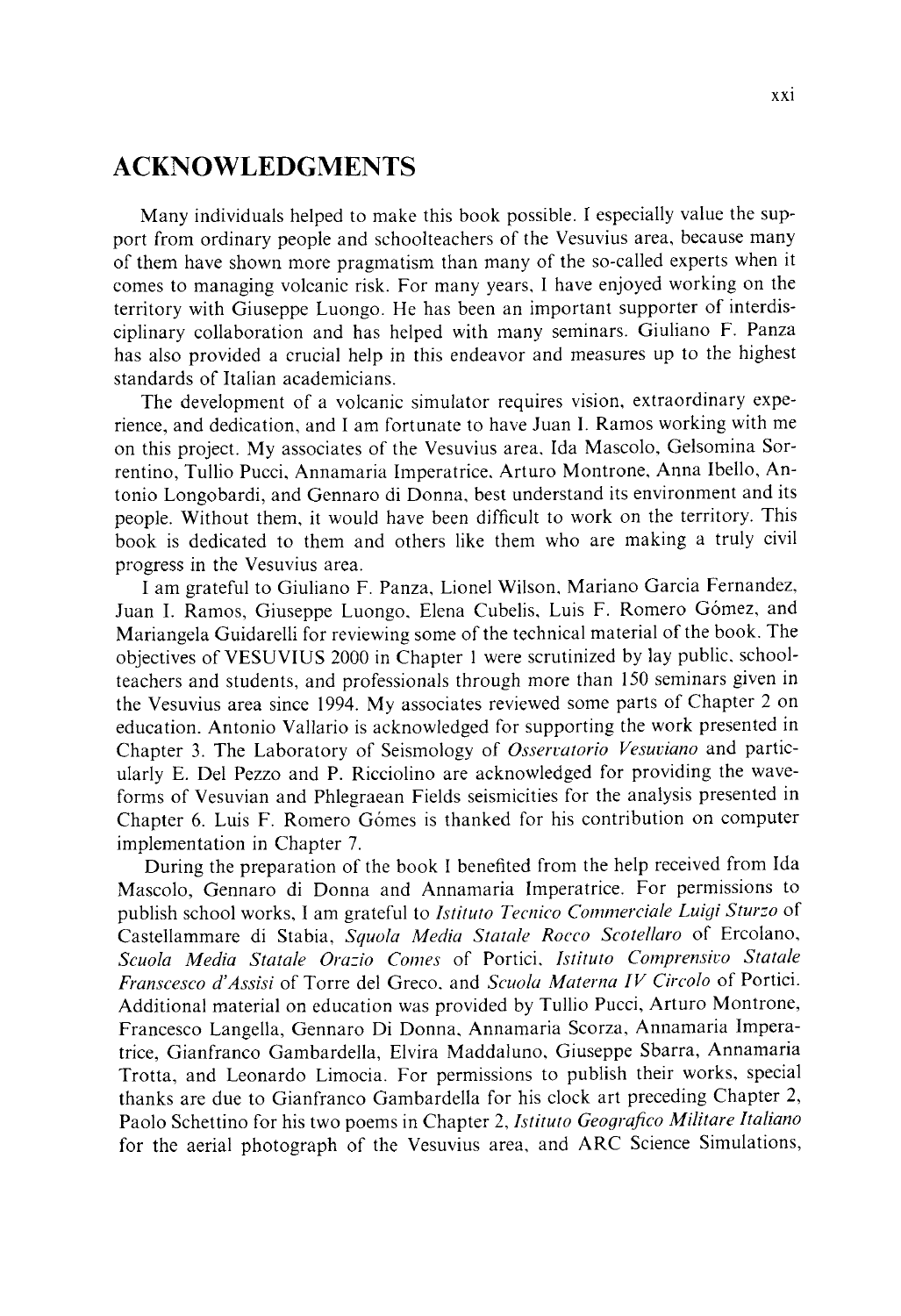Smithsonian Institution, and UNAVCO for the two images of the world and Italy preceding Chapter 1. Lastly, I am also grateful to Friso Veenstra of Elsevier and to the production Team of Macmillan India Limited for bringing this book to the attention of readers worldwide.

Flavio Dobran

xxii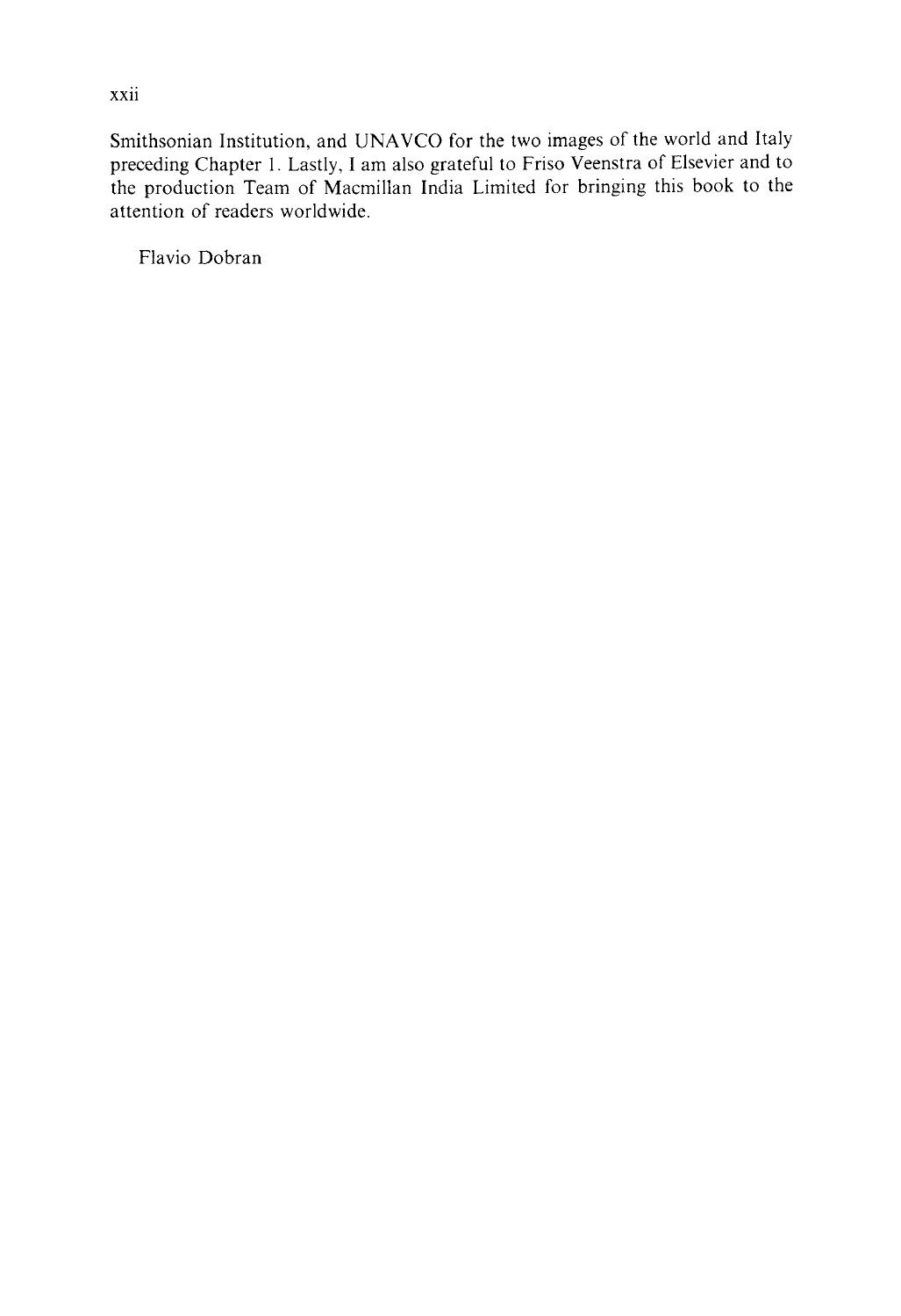## Introduzione a VESUVIUS 2000

#### 1. L'INCANTO CHE ATTRAE

In questo luogo con tre milioni di anime ammassate in una giungla di asfalto e di calcestruzzo, il mare aperto si estende oltre le Colonne di Ercole, dorati e affascinanti tramonti e isole incantevoli nascondono i segreti delle Sirene, baratri abissali covano sotto la cenere e, di tanto in tanto, aprono le loro mandibole di fuoco sguinzagliando la loro ira sui figli di questo paradiso terreno. Essendo tal luogo incuneato tra il bello e l'orrendo produce un'univoca qualita` di questa terra, che la gente da tempo immemorabile ha rifiutato di lasciare; è qui che si innalza il Monte Vesuvio, simbolo di fertilita` della terra e di continuita` della vita. Le guide turistiche nel riportare le solite cose su come il Vesuvio abbia ucciso migliaia di persone nelle citta` romane di Pompei ed Ercolano nel 79 d.C. e di come ora dorma tranquillo dal 1944, non osano citare che questa montagna di fuoco si sta preparando per un'altra colossale eruzione, capace di uccidere decine di migliaia di persone in pochi minuti. Quando il tappo di questa montagna cedera`, una nuvola di roccia fusa, cenere e gas sara` scagliata alta nel cielo; la` il materiale vulcanico sara` sostenuto dal calore proveniente dal ruggente cratere e trasformera` il giorno nella notte, finche´ collassera` e si abbattera` lungo le pendici del vulcano a una velocita` di almeno 200 chilometri all'ora. A tale velocità, una nube alla temperatura di 500<sup>°</sup> centigradi raggiungerà la citta` di Torre del Greco, abitata da circa 100.000 persone, in 200 secondi e il mare in meno di cinque minuti. La vicina Ercolano a sud-ovest e Torre Annunziata a sud-est saranno inghiottite nello stesso tempo, e i Napoletani di nuovo imploreranno San Gennaro perché salvi la città con un altro dei suoi miracoli.

Di fronte a questa spaventosa prospettiva, un gruppo multidisciplinare di scienziati di diverse città europee ha chiesto nel 1995 all'Unione Europea di appoggiare un progetto chiamato VESUVIUS 2000. Il principale obiettivo di questa iniziativa è quello di determinare aree sicure intorno al vulcano dove la gente possa vivere in sicurezza e prosperità. Il Simulatore Vulcanico Globale è lo strumento necessario per produrre questo nuovo ambiente, perché solo attraverso esso si è in grado di definire le distanze sicure dal vulcano e dove la maggior parte delle persone che abita all'ombra del Vesuvio dovrebbe vivere in sicurezza dalle diverse fenomenologie eruttive. Su proposta dei geologi, invece, il governo italiano opero` la scelta di un piano di evacuazione secondo il quale 600.000 persone che circondano il vulcano possono essere evacuate diverse settimane prima dell'eruzione, stabilendosi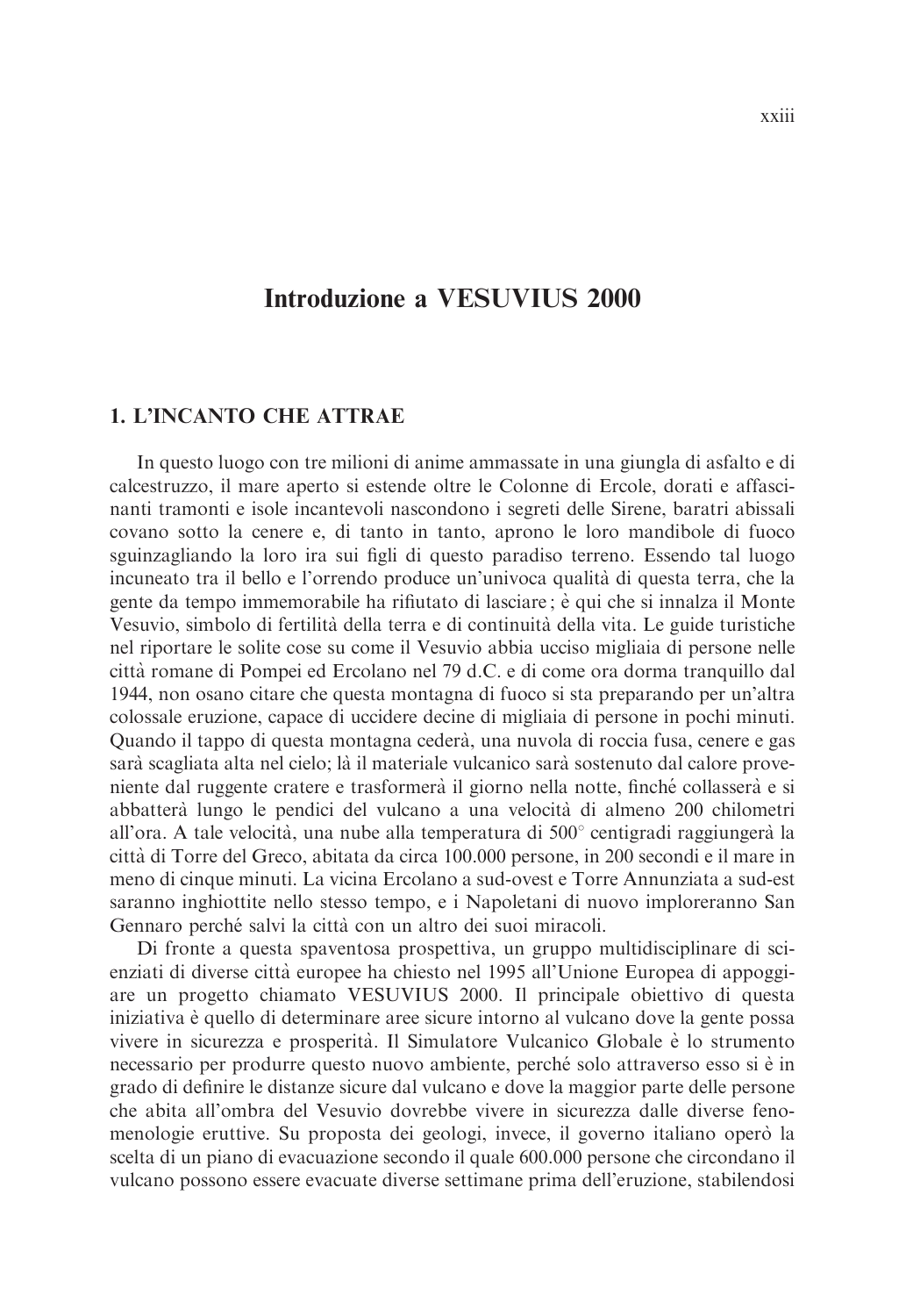nelle diverse regioni d'Italia. Molti sono invece scettici su un attendibile avviso dell'eruzione del Vesuvio con diverse settimane di anticipo. Questo perché le nostre esperienze su vulcani simili ci insegnano che tali avvertimenti si verificano soltanto uno o due giorni prima che il magma cominci a risalire rapidamente verso la superficie e che in così poco tempo è impossibile concepire un piano di evacuazione per centinaia di migliaia di persone.

La decisione di far evacuare è normalmente basata sull'indicazione degli scienziati che tengono sotto costante osservazione strumentale il vulcano e che temono di sbagliare nella previsione di un'eruzione. Dopo l'eruzione del Monte St. Helens (USA) nel 1980, gli scienziati dichiararono che 'le previsioni devono essere precise: ripetere previsioni inesatte incoraggia la sfiducia popolare e puo` essere piu` dannoso del non fare previsioni'. Ci si può legittimamente chiedere, allora, quali siano le possibilità di fuga delle centinaia di migliaia di persone dalle zone immediatamente esposte al rischio di un'eruzione del Vesuvio, nell'impossibilita` di avvertirle diversi giorni prima. L'eruzione del Pinatubo nel 1991 fu predetta poco prima e circa 50.000 persone furono evacuate in tempo. Nel 1997, invece, il vulcano centro americano Montserrat erutto` senza alcun preavviso e uccise 19 persone, in un'area poco densamente abitata.

In assenza di adeguate infrastrutture, evacuare, nell'area vesuviana in uno o due giorni, centinaia di migliaia di persone, in un ammissibile stato di panico, e` disperatamente ottimistico. Solo coloro che non possono vedere oltre la piu` semplice strategia di sfuggire al pericolo e che sono tecnicamente e culturalmente poco avveduti, credono nelle premesse di un piano di evacuazione del Vesuvio. C'e` chi critica le diverse deficienze di questo piano: deficienze scientifiche in quanto le eruzioni non possono essere previste in maniera affidabile con settimane o mesi d'anticipo; deficienze sociali perche´ la popolazione non e` educata circa i pro e i contro del piano; deficienze culturali in quanto un massiccio dislocamento della popolazione vesuviana in province italiane distanti distruggerebbe la cultura locale, spalancando le porte agli speculatori; deficienze di natura ingegneristica e manageriale a causa dell'impraticabilita` di costruire e mantenere massicce infrastrutture di evacuazione in un'area densamente popolata e per l'assenza di sanita` sociale ed ecologica. Anche gli amministratori della Regione Campania hanno recentemente abbandonato le inattendibili proposte del piano di evacuazione, progettando e optando per alcuni obiettivi di VESUVIUS 2000, al fine di ridurre lo scetticismo della gente che, negli ultimi dieci anni, e` divenuta consapevole degli errori inerenti al piano di evacuazione politicizzato dalla componente dominante dei geologi italiani. Nel momento in cui la gente viene a conoscenza delle premesse di VESUVIUS 2000, si ribella contro la prospettiva di abbandono delle sue case e delle sue radici.

VESUVIUS 2000 si propone che le popolazioni intorno al vulcano acquisiscano la consapevolezza dell'ambiente in cui vivono e partecipino alla soluzione di questa difficile situazione, lavorando con ingegneri, architetti, urbanisti, economisti, ambientalisti, ed educatori per la realizzazione di un territorio sicuro e prospero per se stesse e per i loro discendenti. Il raggiungimento di questa meta richiede l'educazione della gente sulle conseguenze dell'inazione e sui meriti delle diverse strategie che puntano alla riduzione del rischio, superando abitudini e barriere mentali in tutti i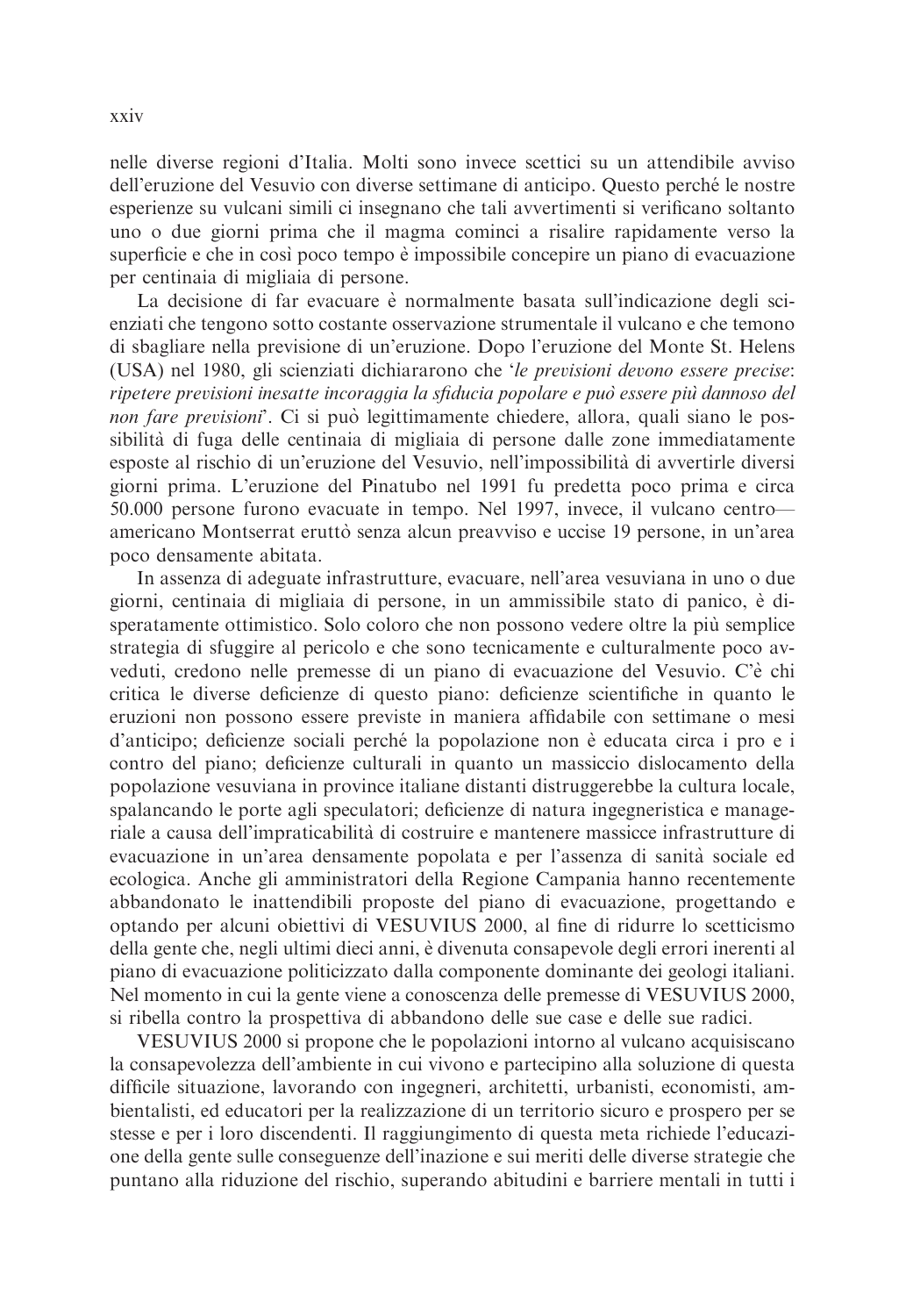livelli sociali. Solo tramite adeguate, prudenti ed incisive modalita` il rischio Vesuvio potrebbe avere una ricaduta positiva sia sull'aspetto sociale che su quello ambientale, neutralizzando gli effetti disastrosi di una bomba ad orologeria capace di annullare, in pochi minuti, centinaia di anni di esperienze umane.

#### 2. NUOVO AMBIENTE PER I VESUVIANI

#### 2.1. Le scelte

Il Vesuvio e` oggi circondato da una folla di umanita` e la sua presenza si manifesta quando, di notte, la sua sagoma scura si staglia in un circondario densamente contrassegnato da punti di luce. Questi punti di abitazioni circondano la Baia di Napoli e si sporgono sull'intera Piana Campana fin dove l'occhio arriva a distinguerli. Quella che un tempo fu una terra in grado di offrire cibo, acqua e servizi basilari alla propria comunità di abitanti, è oggi un luogo caratterizzato dall'insicurezza e da limitate prospettive di benessere. La citta` di Napoli, nonostante la forte pressione demografica e la limitatezza di servizi sociali ed infrastrutture, rappresenta la maggior fonte di opportunita` e costringe numerose persone a essere confinate nella sua estesa periferia, ove costoro devono confrontarsi con desolanti situazioni di illegalita` e pericolose montagne di rifiuti. Lo spazio intorno al vulcano si sta riempendo in fretta e non potrebbero piu` esserci spazi per accogliere i Vesuviani e tenere il territorio sotto controllo. Le ingiustizie in materia di salute e sicurezza scalzano la sostenibilità o la capacità di soddisfare i bisogni della gente senza rischiare di compromettere la capacita` delle future generazioni a soddisfare quelli per loro. La 'vivibilita`' di esseri umani intorno al Vesuvio dipende, quindi, dalle disposizioni demografiche ed economiche, dalle istituzioni politiche, dall'uso della disponibile tecnologia per produrre prodotti da consumare e servizi sociali, dalla volonta` della gente di tollerare un certo tipo di ambiente fisico, dai valori morali e cosı` via. Tutto cio` dipende dalla cultura e le scelte prese oggi per il territorio potrebbero generare un pesante fardello per le prossime generazioni. Secondo il programma per lo sviluppo delle Nazioni Unite la qualita` della vita richiede la 'creazione di un ambiente dove ognuno sviluppa secondo la sua potenzialita` e vive un'esistenza libera e creativa secondo i propri bisogni ed interessi'. La disponibilita` dei soli beni di consumo e di un adeguato livello di servizi pubblici non è, da sola, sufficiente ad assicurare questa vita.

#### 2.2. La grande sfida

Un ambiente sicuro e prospero per i Vesuviani non puo` prescindere dall'utilizzo della moderna tecnologia o dalla presenza di artigiani, inventori, disegnatori, ingegneri, scienziati, macchine e conoscenze che si sono accumulate nel corso della storia. La tecnologia moderna offre mezzi creativi per controllare il mondo costruito dagli esseri umani, cosı` come per i greci Prometeo simbolizzo` la creativita` dell'uomo per sottrarre il fuoco alle divinita`. Leonardo da Vinci e` riconosciuto come un architetto-ingegnere di canali e macchine automatiche, mentre Faust di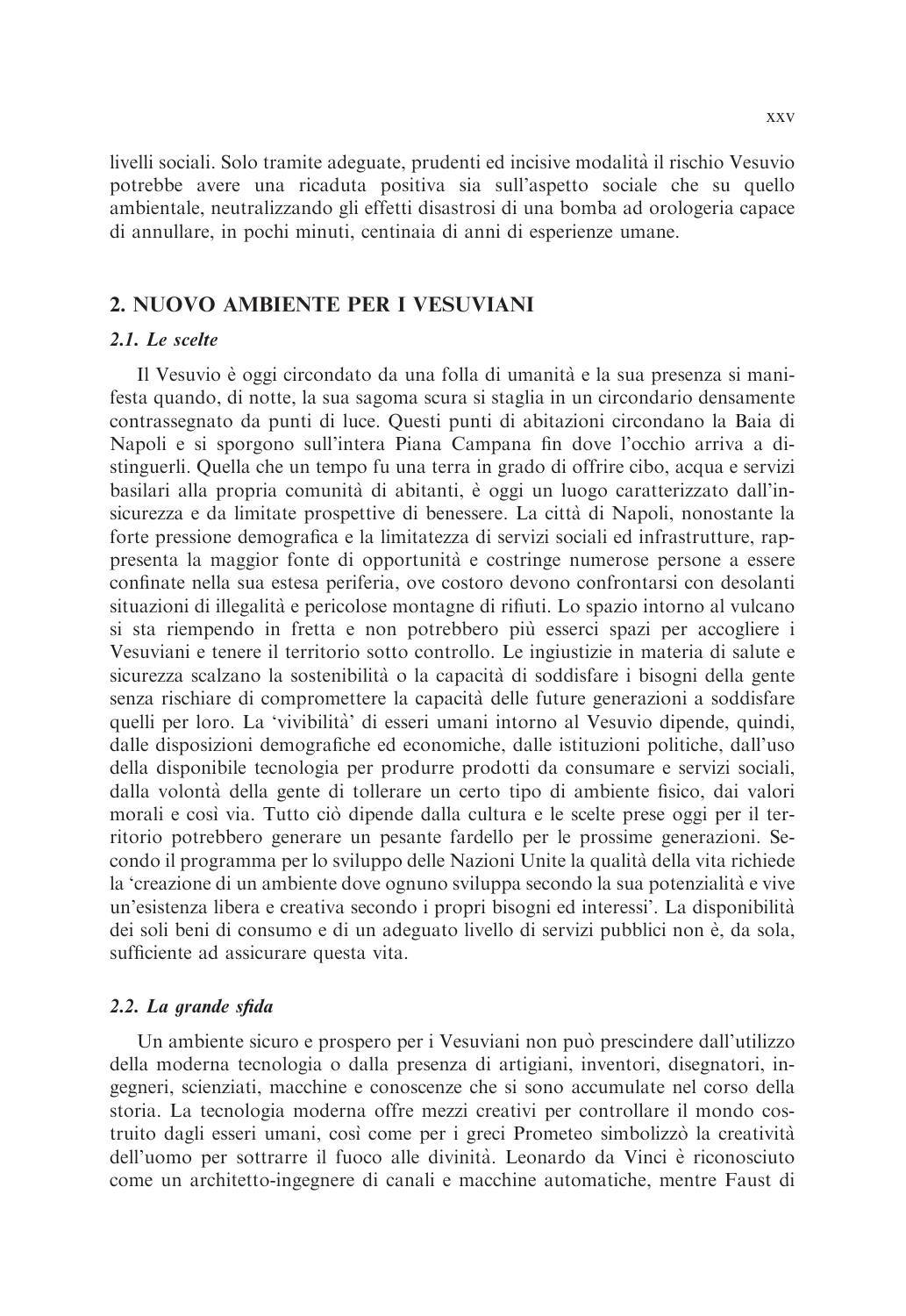Goethe trovò il suo adempimento terrestre tramite la creazione di una nuova terra ricavata da suoli paludosi. Anche nella Genesi, gli uomini fuori dal Giardino dell'Eden si sono impegnati nella costruzione di un ambiente capace di ospitarli e soddisfare le proprie esigenze. Gli esseri umani hanno spesso trasformato gli ecosistemi non coltivati in ambienti fisici coltivati e costruiti ed in questo processo hanno spesso alterato la natura anche a prezzo di grossi impatti ambientali che provocano indesiderabili conseguenze di degrado dell'ambiente e di diminuzione della qualita` della vita.

Per i Vesuviani questa premessa significa che gli scienziati, gli ingegneri, gli architetti, gli economisti, gli ambientalisti, gli educatori e il settore pubblico devono tutti collaborare per disegnare e costruire un ambiente sicuro e prospero per se stessi – un ambiente dove la tecnologia e` utilizzata per rispondere alle esigenze di protezione da una possibile attivita` vulcanica e per il perseguimento di un livello di vita sempre più alto. Questo è un compito non facile, visto che i problemi sociali e politici impediscono uno sviluppo civile del territorio. Un approccio limitato alla sola tecnologia (per esempio la costruzione di appropriate vie di fuga dal Vesuvio) conduce solo ad un 'aggiustamento tecnologico' il quale permette di soddisfare solamente le esigenze di gruppi speciali e del loro entourage. Un habitat eco-tecnologico ha invece un grande valore culturale, perche` non solo costituisce una testimonianza della creativita` umana, ma perche´ rappresenta anche un modello per altri di come puo` essere affrontata la quotidiana lotta per vivere in un armonioso rapporto con la natura. L'Italia – sotto questo aspetto – è un superbo esempio di modelli di tale natura e il fatto che ai Vesuviani venga negato il proprio spazio nella storia, costituisce un vero e proprio crimine, perpetrato in non lieve misura da inetti architetti responsabili del piano di evacuazione e dai loro 'compari' in ambienti scientifici e non.

In Italia gli strumenti democratici permettono ai cittadini, agli scienziati, agli ingegneri, agli architetti e alle altre categorie professionali, di formare il futuro per i Vesuviani. I rappresentanti pubblici hanno una straordinaria opportunita` di ricavare consensi popolari trasformando il rischio di future eruzioni in piu` alti livelli di vita e maggiori benefici per tutti. Lo stile dei vulcanologi che gestiscono il rischio e la politicizzazione dei loro interessi personali impediscono ad altri professionisti di svolgere il loro compito. Il pubblico deve essere consapevole di questo e imparare come la ingegneria, la pianificazione urbana, ed i processi gestionali possono essere utilizzati per creare una nuova metropoli vesuviana con moderni servizi e in armonia con l'ambiente. Gli educatori, dal canto loro, hanno la responsabilita` di creare una nuova generazione di cittadini in grado di capire quali domande fare e quale tecnologia poter utilizzare per produrre un'armoniosa coabitazione all'ombra del vulcano.

Il nuovo ambiente per i Vesuviani dovrebbe includere la partecipazione delle comunita`; produrre posti di lavoro, case e strutture sanitarie; progettare un forte senso per le antiche radici e di orgoglio della propria storia; essere auto-adattabile ed efficiente nella gestione delle risorse; minimizzare lo sfruttamento delle risorse geografiche e naturali; avere un pubblico che si senta sicuro nei vari scenari eruttivi; e soprattutto questo ambiente deve essere gestibile. I materiali, la energia, e le informazioni sono alcuni tra i parametri essenziali ingegneristici che interagiscono con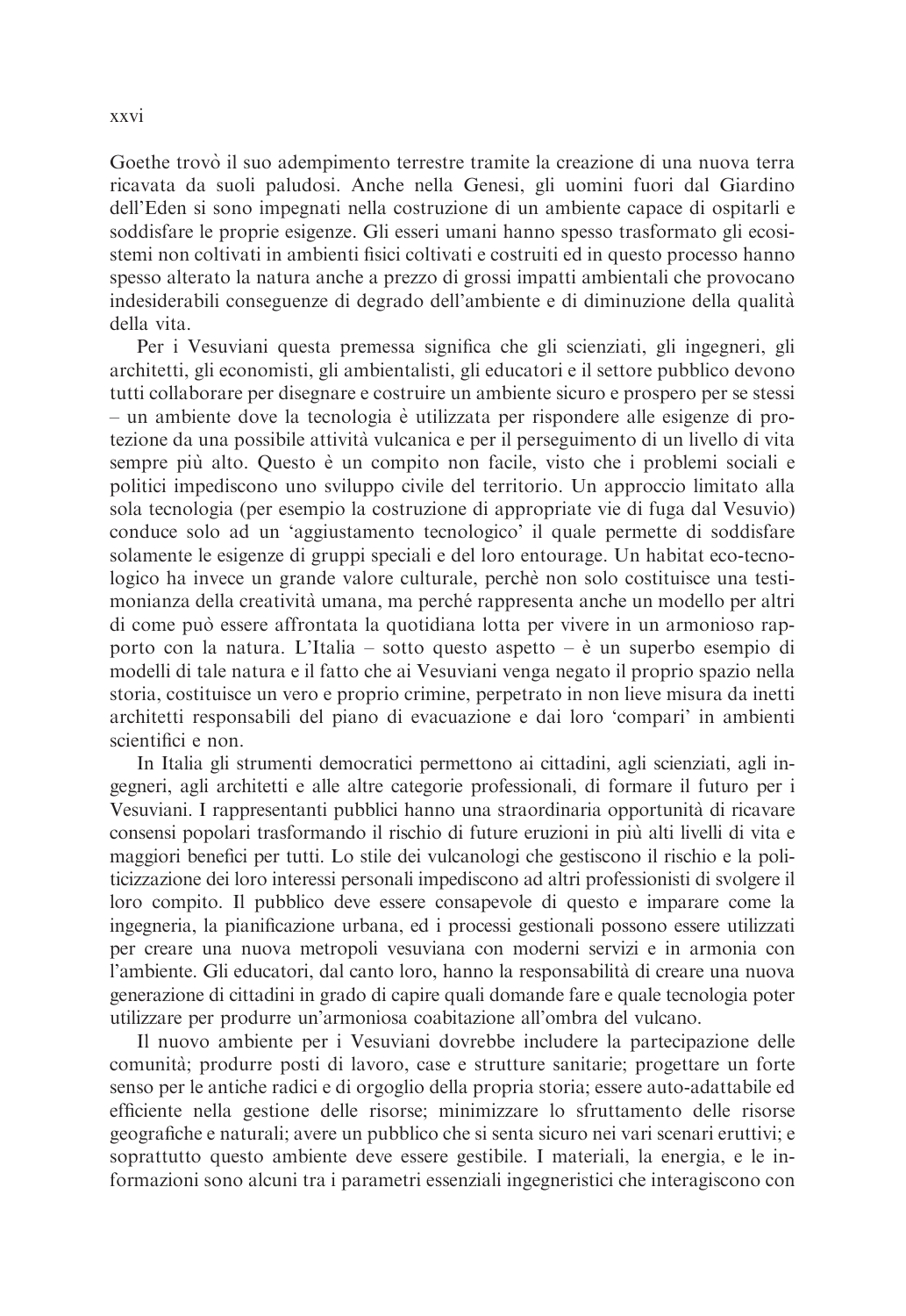la componente biologica (umana, vegetale, animale), le macchine (attendibilità, precisione, automazione) e le componenti organizzative sociali della citta`, ed un approccio che minimizza l'uso di materiali e di energia potrebbe essere piu` accettabile di altri metodi. Le sfide ingegneristiche per la produzione di un nuovo ambiente sicuro e capace di salvaguardare l'incolumita` dei Vesuviani non solo dovrebbero produrre effetti benefici di limitazione dei danni causati dall'eruzione vera e propria, ma anche minimizzare gli effetti negativi della citta` (scarichi, rifiuti, emissioni nocive) sull'ambiente. Nell'attrezzarsi per la grande sfida occorre che gli ingegneri decidano come gli stringenti requisiti ambientali limitino le opzioni tecniche in alcuni settori economici ed aumentino le opzioni in altri settori, si adottino metodi alternativi per lo smaltimento dei rifiuti, il calore ricavato dai rifiuti sia utilizzato, i livelli della energia elettrica ed i sistemi di comunicazione forniscano servizi attendibili, si salvaguardi il territorio dalla potenza distruttiva del Vesuvio, ecc. Una citta` che enfatizzi l'impegno civile, la giustizia sociale, la protezione dell'ecosistema, la diversita` economica e che, al tempo stesso, sia governabile in modo efficiente e manageriale rappresenta una grande sfida per i progettisti ed una grande attrazione per i potenziali investitori. Questa sfida e` necessaria se vogliamo conservare la continuita` della vita e preservare il risultato di oltre 2.000 anni di attivita` umane nell'area vesuviana. VESUVIUS 2000 propone di produrre linee guida per questa sfida.

#### 3. VESUVIUS 2000

Le catastrofi future nell'area vesuviana possono essere prevenute solo tramite la costruzione di un ambiente sicuro per la popolazione. Questo ambiente non puo` essere prodotto con piani di evacuazione i quali, per definizione, sono disegnati solo per gestire le emergenze, ma tramite le campagne di informazione ed educazione della popolazione sul rischio vulcanico ed incentivi economici indirizzati alla creazione di un ambiente sicuro, prospero ed ecologicamente solido. In un ambiente socialmente sostenibile, le popolazioni sono consapevoli del pericolo, ma sono anche disposte a tollerare un rischio sopportabile se sono convinte che il pericolo, pure esistente, si puo` gestire. Una popolazione consapevole del rischio non e` istruita su come marciare sotto la direzione di qualcuno, ma e` consapevole di quali azioni deve intraprendere nella emergenza. Nella situazione ideale il territorio sottoposto al rischio dovrebbe autogestirsi e si dovrebbe instaurare un grande rapporto di fiducia tra la pubblica amministrazione ed i cittadini. Tutte queste qualita` sono assenti nell'area vesuviana ed una strategia di fuga dal vulcano non puo` produrle perche` questa non e` stata programmata per tale scopo. Una strategia che da` solo l'illusione della sicurezza attraverso i suoi promotori che si limitano a diffondere la notizia che tutto è tenuto 'sotto controllo', quando, in realtà, il pubblico e le categorie professionali sono tenuti all'oscuro su cosa esattamente è sotto controllo, non è pianificata per produrre sicurezza per la popolazione ma per controllarla allo scopo di ricavare benefici politici ed economici da essa.

VESUVIUS 2000 punta nella direzione opposta. Il suo obiettivo principale e` dimostrare che una sicura coabitazione della popolazione con il vulcano è possibile e che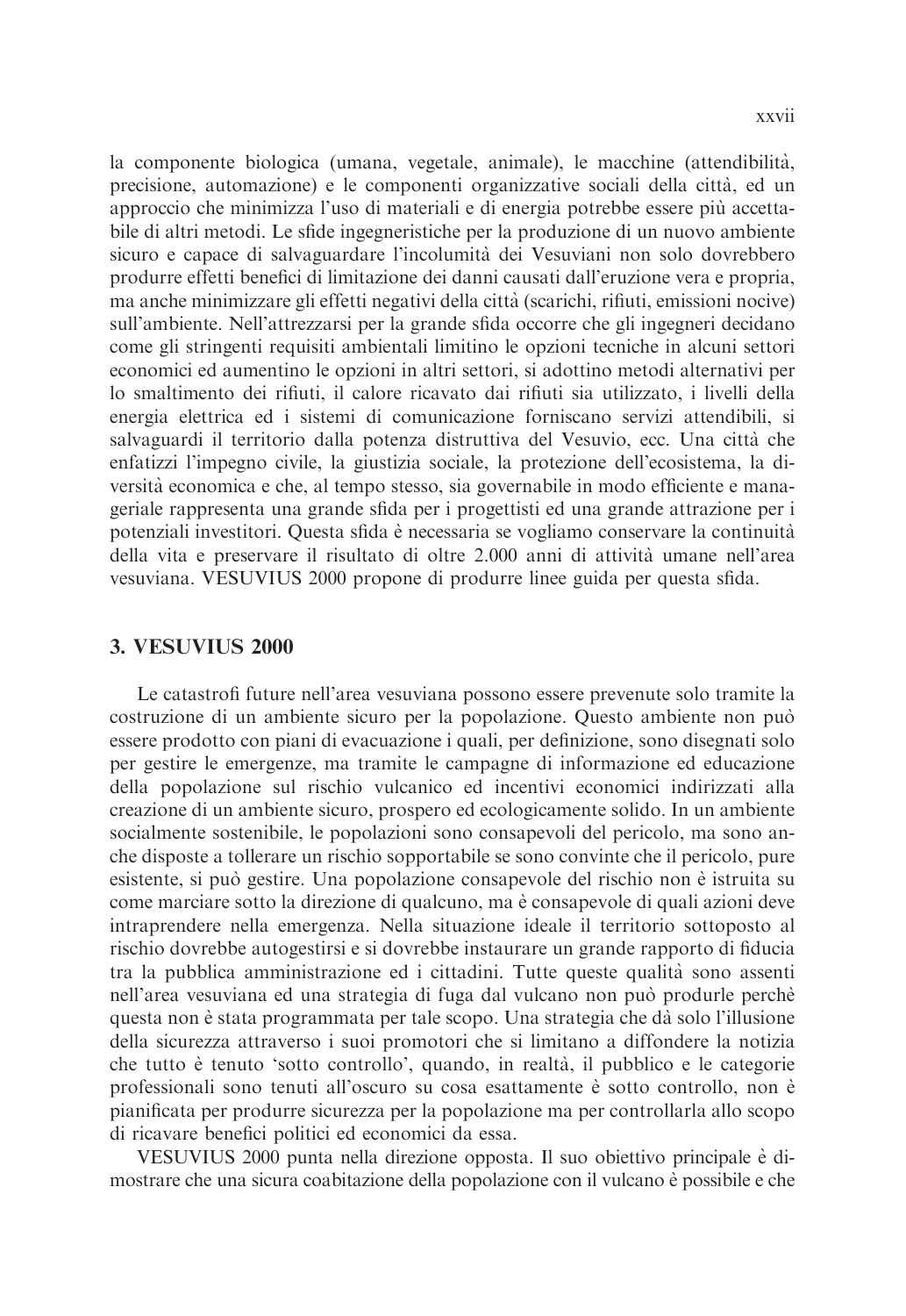questa coabitazione produrra` benefici socio-economici, scientifici e culturali senza produrre effetti negativi sull'ambiente. VESUVIUS 2000 non mira alla organizzazione di una fuga massiccia dal vulcano in ipotesi di emergenza, ma alla preparazione della popolazione e del territorio a confrontarsi con l'emergenza, minimizzando le perdite culturali e socio-economiche. Ovviamente, per ottenere un tale risultato occorre lavorare con anni e decenni di anticipo rispetto al verificarsi dell'evento eruttivo.

Il pericolo delle future eruzioni non puo` essere eliminato, ma i loro effetti sul territorio (livello del rischio) potranno essere controllati tramite la riorganizzazione dell'ambiente dove la gente vive e lavora. Diverse aree intorno al vulcano sono esposte ai pericoli di terremoti, pericoli vulcanici (flussi di lava e piroclasti e colate di fango) e pericoli idrogeologici, e tutti questi dovrebbero entrare nella quantificazione del rischio totale (Quantitative Risk Assessment – QRA). QRA dovrebbe includere tutte le conoscence sul vulcano, la popolazione e le strutture e infrastrutture intorno al Vesuvio, ed elabolarle utilizzando il Teorema di Bayes allo scopo di raggiungere le necessarie decisioni. Diversi attori sul territorio dovrebbero diventare consapevoli del perche` e` necessario collaborare per prendere decisioni ottimali e perche` queste decisioni non possono essere basate sulle inattendibili previsioni delle eruzioni, sulla deportazione della popolazione e sulla distruzione della sua cultura. Si devono affrontare ed eliminare le abitudini negative dei Vesuviani, e salvaguardare, valorizzandole, quelle positive. Senza affrontare queste abitudini sara` impossibile cambiare il corrente paradigma di rassegnazione seguito da parte di molti. L'obiettivo di VESUVIUS 2000 e` quello di collocare l'intera popolazione nella cella 1 della 'Matrice del Rischio' (vedi Figura 1.2 in capitolo 1). In questo stato le persone, non solo, sono consapevoli del pericolo, ma anche delle opportunita` che consentono di ridurre il pericolo. Molti Vesuviani sono consapevoli del pericolo perche` il Vesuvio e` stato attivo fino a tempi recenti, ma non hanno consapevolezza delle opportunita`, o non comprendono come utilizzare il pericolo per produrre le condizioni di opportunità. Questo è quanto prevede VESUVIUS 2000, ma molti Vesuviani si trincerano dietro dannose abitudini mentali che li accecano nel superamento di questo paradosso dell'incommensurabilità. È stupefacente come questo paradosso raggiunge i livelli piu` alti di esperti e di governi nazionali ed europei.

VESUVIUS 2000 intende produrre linee guida per trasformare le aree esposte al rischio Vesuvio in aree sicure e popolate da prospere comunità. Questo si può realizzare attraverso progetti interdisciplinari in cui ci sia un lavoro sinergico di ingegneri, ambientalisti, geologi, esperti di computer, pianificatori urbani, sociologi, economisti, storici, educatori, volontari della Protezione Civile e la popolazione. Tale sinergica multidisciplinarieta` deve integrare i singoli risultati scientifici e ingegneristici e produrre orientamenti e raccomandazioni per le istituzioni e le comunita` locali, per il governo nazionale e dell'Unione Europea, per gli studiosi nazionali e stranieri e per gli imprenditori (vedi Figura 1.3 in capitolo 1). Gli obiettivi principali di VESUVIUS 2000 sono:

1. Definizione del sistema vulcanico del Vesuvio e, particolarmente, delle eruzioni passate con lo scopo di sviluppare precisi modelli del vulcano con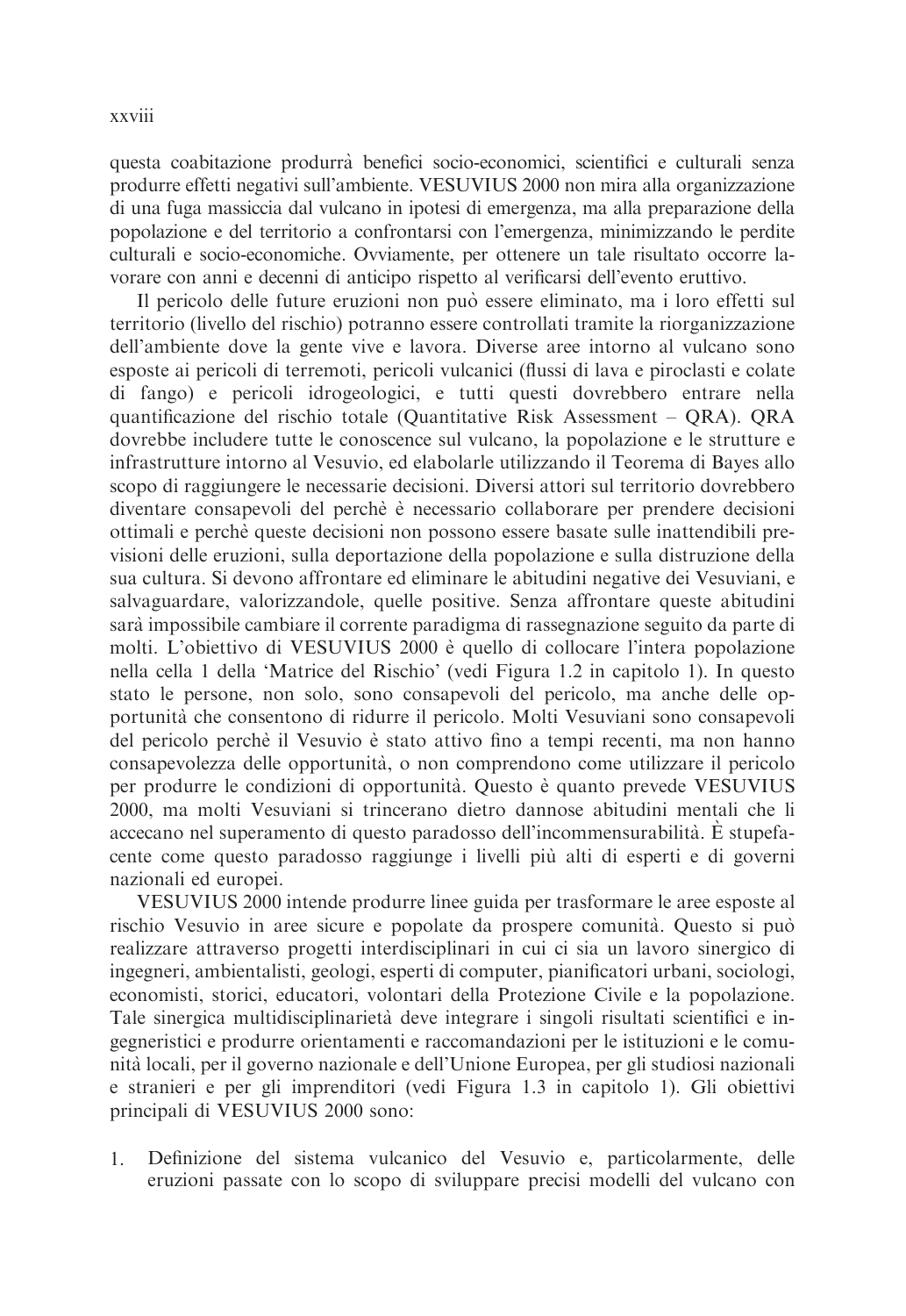la capacita` di valutare diversi scenari eruttivi e le loro conseguenze sul territorio. Per tale scopo necessario sviluppare modelli matematici e fisici del rifornimento del magma nella camera magmatica, ascesa del magma lungo i condotti e l'interazione con le rocce circostanti, la stabilita` del cono vulcanico, la distribuzione dei piroclasti in atmosfera e delle correnti piroclastiche lungo i pendii vesuviani e nelle zone circostanti. Tali modelli integrati nel Simulatore Vulcanico Globale vanno validati attraverso l'analisi delle passate eruzioni prima di essere impiegati nella formulazione di probabili scenari futuri.

- 2. Accertamento della vulnerabilita` della popolazione, delle abitazioni, degli insediamenti industriali e culturali, delle telecomunicazioni e dei sistemi infrastrutturali dell'area, allo scopo di stabilire il rapporto costo–beneficio e le probabilita` di danno. Tale accertamento va fatto anche attraverso l'analisi delle conseguenze sanitarie derivanti dall'impatto dei materiali vulcanici sulla popolazione e da quelle pericolose di origine antropica (interramento di rifiuti pericolosi, rifiuti chimici e biologici, depositi di munizioni). La preparazione di piani urbani finalizzati all'ottenimento di un ambiente sicuro e prospero per le aree intorno al Vesuvio deve essere necessariamente preceduta da un accertamento delle conseguenze socio-economiche di collocazione della popolazione. Un serio progetto di mitigazione del rischio non puo` prevedere il trasferimento di persone dietro la promessa di incentivi economici, senza fare prima uno studio esauriente delle conseguenze di una tale azione.
- 3. Sviluppo di una metodologia per l'educazione della popolazione che promuova la coscienza del Vesuvio in una sorta di auto-regolazione del territorio con lo scopo di stabilire nuove abitudini che contribuiscano alla creazione della cultura della sicurezza. In mancanza di tale educazione non è possibile formare cittadini socialmente consapevoli del domani che collaborino a costruire un ambiente eco-tecnologico che è una caratteristica peculiare di un alto standard di qualita` della vita.

L'obiettivo finale di VESUVIUS 2000 non è solo quello di fornire una determinazione quantitativa del rischio, delle possibili perdite di vite umane, di risorse economiche ed ambientali a causa di diversi scenari eruttivi, ma, soprattutto, quello di minimizzare tali perdite. Solo una collaborazione interdisciplinare tra gli esperti e il pubblico puo` portare a un simile risultato, che si sostanzia nella protezione del territorio e in una più equa distribuzione delle risorse. Per questo fine è necessario produrre:

- (a) Linee guida sociologiche per prevedere possibili comportamenti della popolazione causati dalla paura dei gruppi familiari di perdere le proprie vite e proprieta` prima, durante e dopo le eruzioni.
- (b) Linee guida relative all'impatto economico e territoriale derivante dalla sistemazione della popolazione in certe zone, prima e dopo l'evento eruttivo e la pianificazione urbana.
- (c) Linee guida relative all'impatto ambientale derivante dalla caduta del materiale eruttivo e dell'abbattimento di quello antropico.